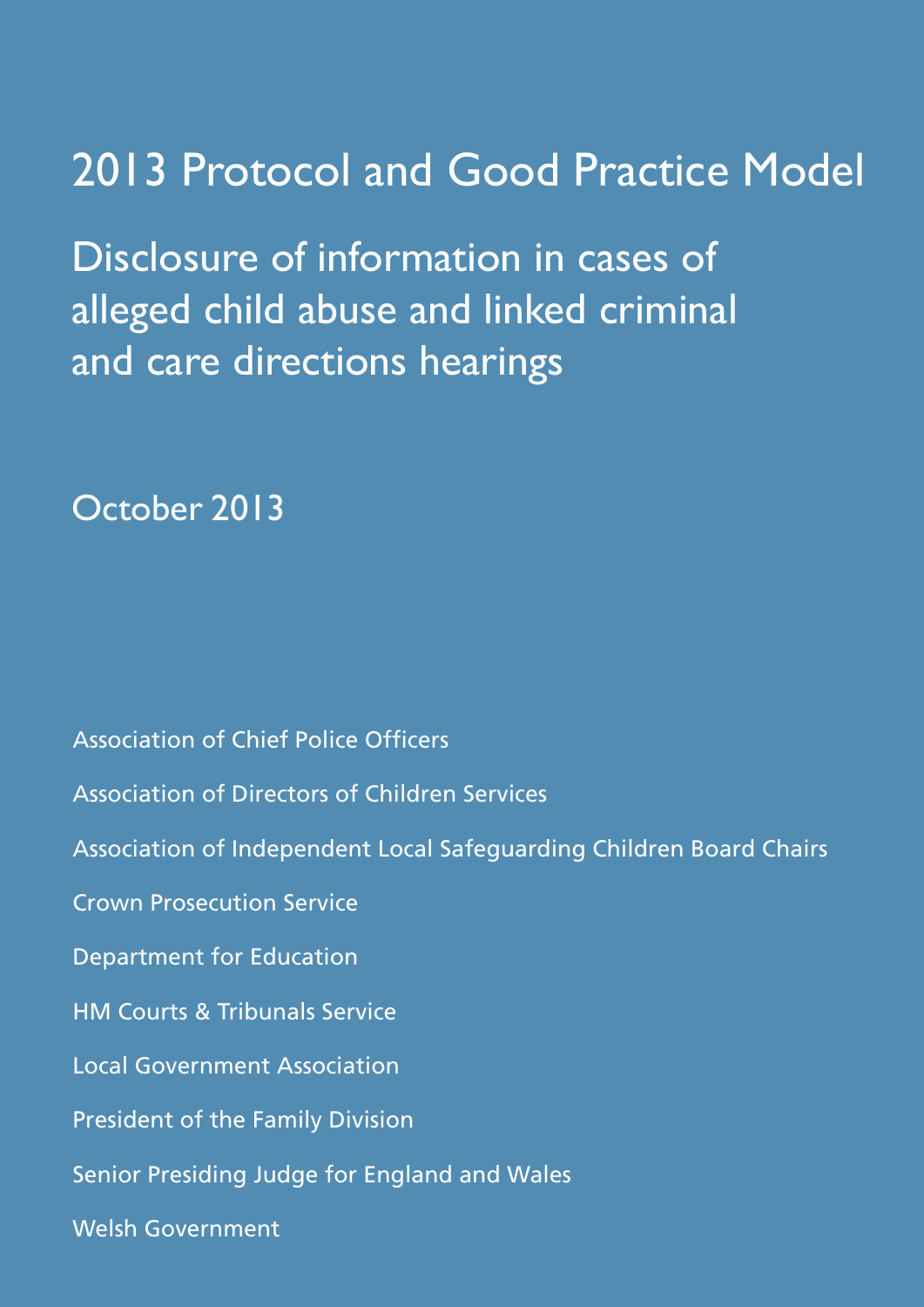# **Contents**

| 4.  |                                                                                     |
|-----|-------------------------------------------------------------------------------------|
| 5.  | Notification by the police to the local authority of the existence and status of    |
| 6.  | Voluntary disclosure by police/CPS to local authority and into the family           |
| 7.  | Family court proceedings: orders for disclosure against the police and/or the       |
|     | Part B: Disclosure from the Local Authority/ Family Justice System into the         |
| 8.  | Notification by local authority to the police of the existence and status of family |
| 9.  |                                                                                     |
| 10. |                                                                                     |
| 11. | Applications by police and the CPS to the family court for disclosure of            |
| 12. |                                                                                     |
| 13. |                                                                                     |
| 14. |                                                                                     |
|     |                                                                                     |
| 15. |                                                                                     |
| 16. |                                                                                     |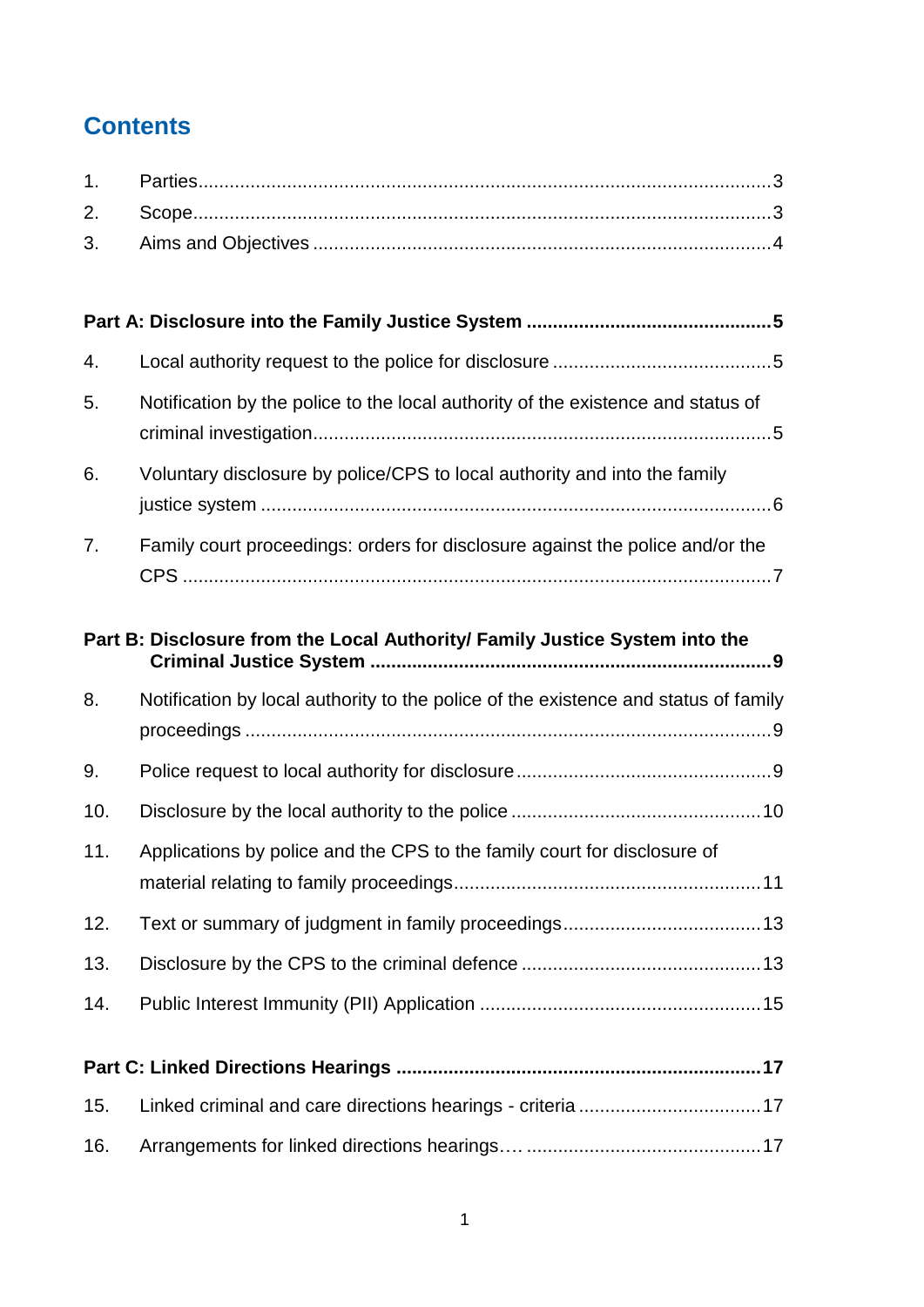|                                                                                    | 22 |
|------------------------------------------------------------------------------------|----|
| Annex A - Details of single points of contact within police forces 22              |    |
| Annex B - Details of single points of contact within local authority legal         |    |
| Annex C - Protection of children: request for disclosure of material 24            |    |
| Annex D - Standard request form for disclosure of police information26             |    |
| Annex E - Protection of children: notice to local authority from prosecutor that   |    |
| Annex F - Protection of children notice from local authority: representations on   |    |
| Annex G - Video - taped evidence of a child witness confidentiality undertaking 32 |    |
|                                                                                    |    |
|                                                                                    |    |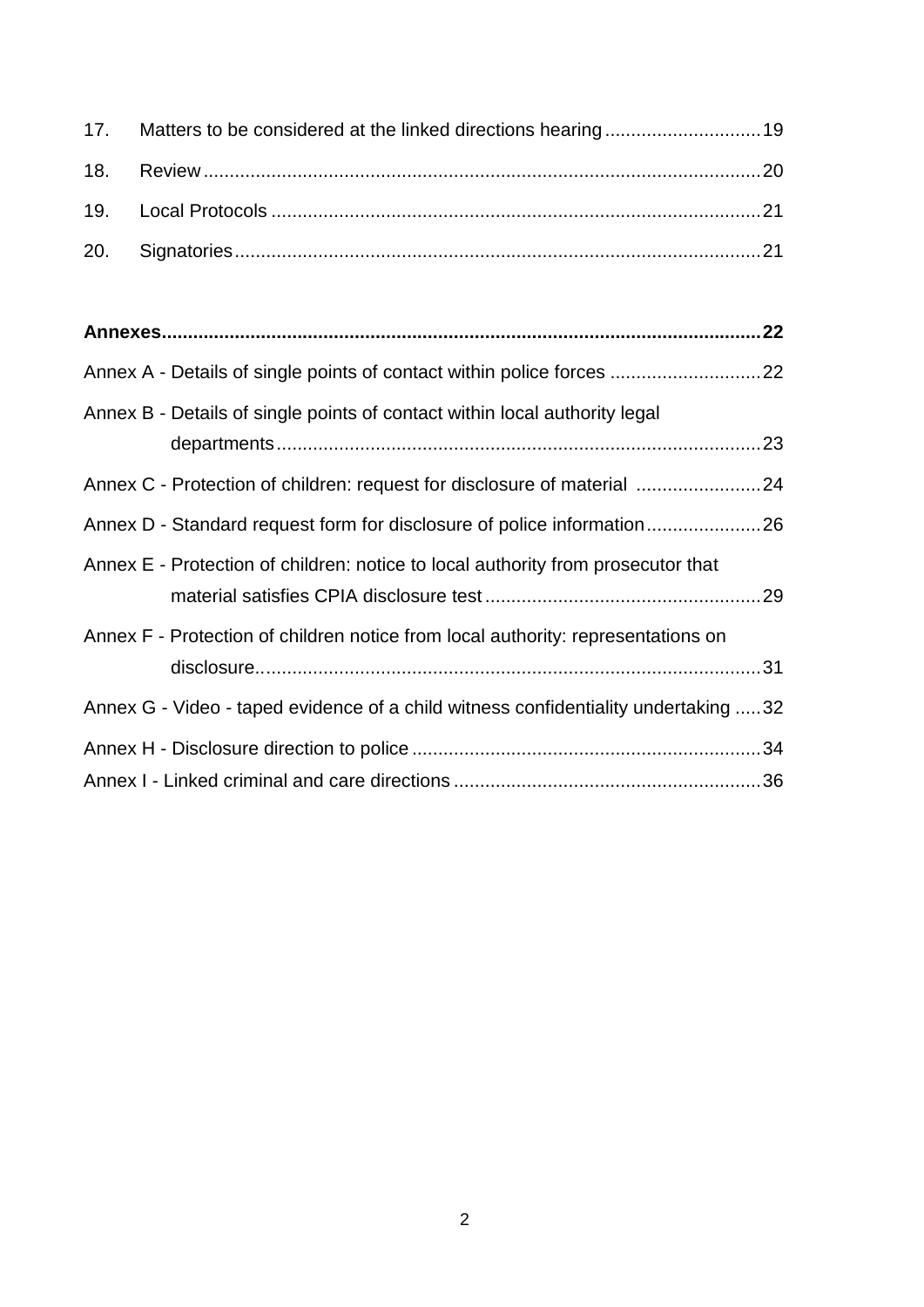# <span id="page-3-0"></span>**1. Parties**

- 1.1. The signatories to the 2013 Protocol and Good Practice Model (hereinafter the "2013 protocol") with the exception of the paragraphs listed at 1.4 below are the Senior Presiding Judge, the President of the Family Division, and the Director of Public Prosecutions on behalf of the Crown Prosecution Service (CPS).
- 1.2. This 2013 protocol is issued with the support of the Association of Chief Police Officers (ACPO), HM Courts & Tribunals Service and the Association of Independent Local Safeguarding Children Board (LSCB) Chairs.
- 1.3. The Department for Education (DfE), the Welsh Government (WG), Local Government Association (LGA) and Association of Directors of Children Services (ADCS) are not signatories to the 2013 protocol and the content of this document is not, nor does it seek to be binding on Local Authorities. However, the DfE, WG, LGA and ADCS support the content of this document and consider it to be a Good Practice Model, offered by way of assistance, and therefore urge all Local Authorities to adopt the disclosure practices described within the document, observance of which will improve timeliness and therefore achieve better outcomes for children and young people who are subject to the relevant proceedings.
- 1.4. Paragraphs 7.1, 11.5, 11.7, 11.8, 16.1 to 16.7, 16.9, 16.10, 16.15 and all of 17 of this 2013 protocol are directed at the judiciary. The signatories to those paragraphs are the President of the Family Division and the Senior Presiding Judge.

# <span id="page-3-1"></span>**2. Scope**

- 2.1. This 2013 protocol will apply to cases involving criminal investigations into alleged child abuse<sup>1</sup> (child victims who were aged 17 and under at the time of the alleged offending) and/or Family Court<sup>2</sup> proceedings concerning a child (aged 17 and under).
- 2.2. This 2013 protocol will come into force on 1 January 2014.

 $1$  Child abuse includes both sexual abuse and non-sexual abuse

 $2$  Family Court means for the time being the Family Proceedings Court, the County Court (when exercising its family jurisdiction) and the Family Division of the High Court. Once the Family Court comes into existence it means the Family Court and the Family Division of the High Court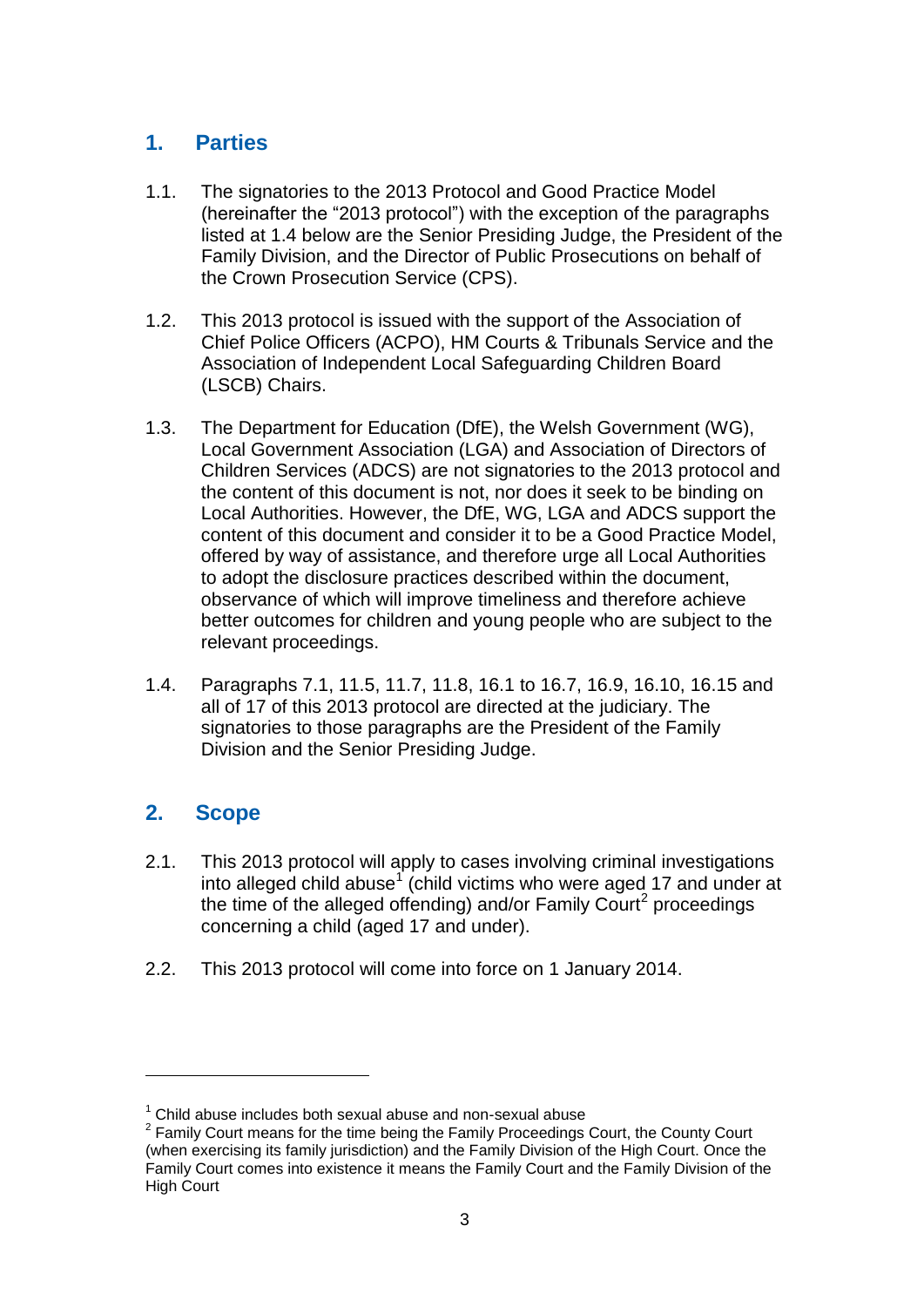# <span id="page-4-0"></span>**3. Aims and Objectives**

- 3.1. To provide early notification to the Local Authority and to the Family Court that a criminal investigation has been commenced.
- 3.2. To provide timely early notification to the Local Authority and to the Family Court of the details and timescale of criminal prosecution.
- 3.3. To facilitate timely and consistent disclosure of information and documents from the police, and the CPS, into the Family Justice System.
- 3.4. To provide notification to the police and the CPS of an application to the Family Court for an order for the disclosure of prosecution material into the Family Justice System.
- 3.5. Subject to the Family Procedure Rules 2010 (and relevant Practice Directions<sup>3</sup>) the Criminal Procedure Rules 2013 and the common law duty of confidentiality, to facilitate timely and consistent disclosure of information and documents from the Family Justice System to the police and/or the CPS.
- 3.6. To provide a timely expeditious process for the Local Authority to respond to a request from the police for material held by the Local Authority which would assist a criminal investigation.
- 3.7. To provide for timely consultation between the CPS and the Local Authority where Local Authority material satisfies the test in Criminal Procedure and Investigations Act 1996 for disclosure to the defence.
- 3.8. To provide a streamlined and standard process for applications by the police and/or the CPS for the permission of the Family Court for disclosure of material relating to Family Court Proceedings.
- 3.9. To specify a procedure for linked directions hearings in concurrent criminal and care proceedings.

<sup>&</sup>lt;sup>3</sup> In particular, Practice Direction 12G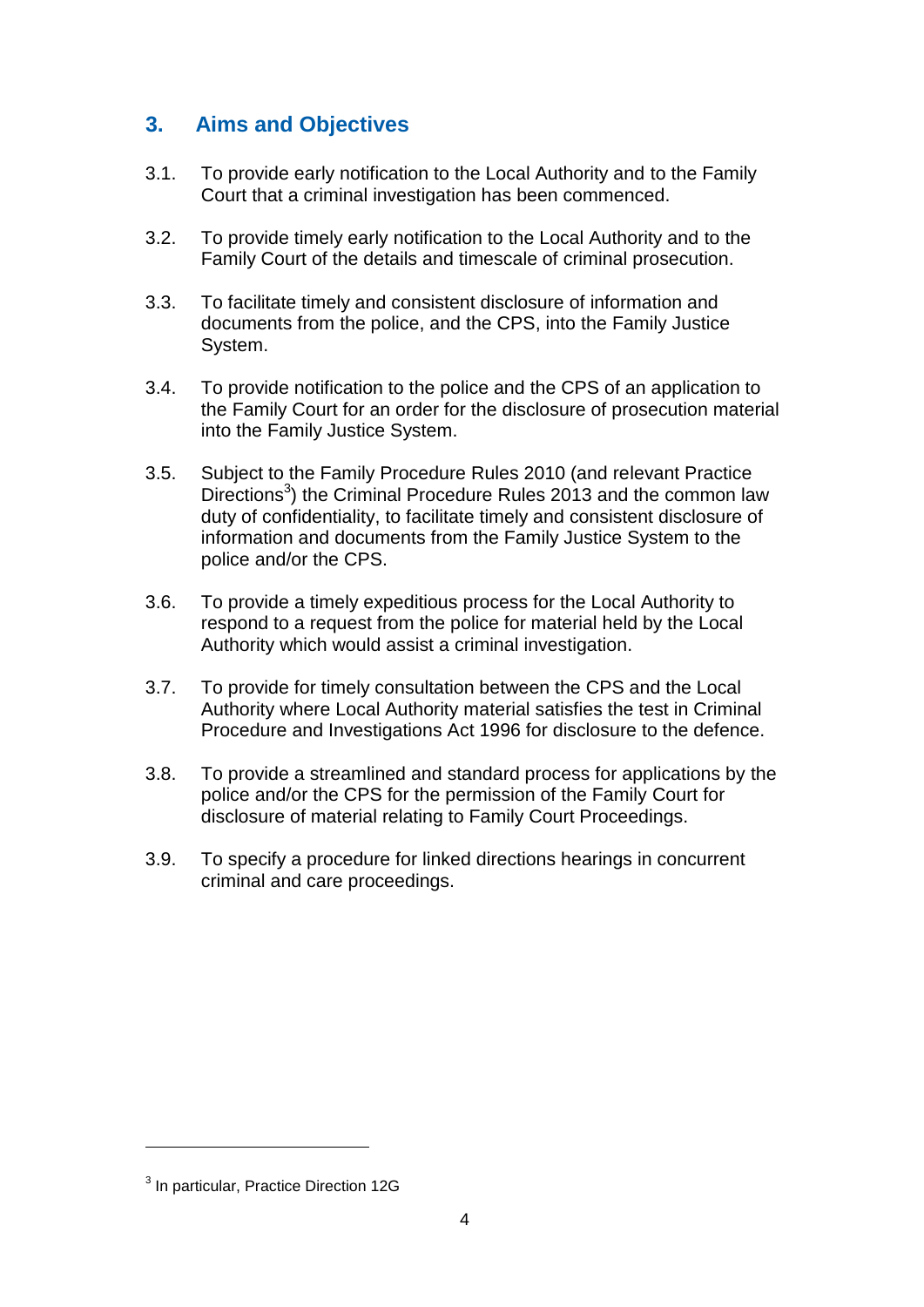# <span id="page-5-0"></span>**Part A: Disclosure into the Family Justice System**

# <span id="page-5-1"></span>**4. Local authority request to the police for disclosure**

- 4.1. As soon as reasonably practicable and in any event on issue of proceedings, the Local Authority will provide notice to the police of the contemplation or existence of Family Proceedings using the form at Annex D to this agreement. The form at Annex D also acts as a request for disclosure from the police (to include a reasonable timescale<sup>4</sup> not exceeding 14 days for the disclosure of the material). The form at Annex D will be sent to the police single point of contact (SPOC) attached at Annex A; (see paragraph 19.2 below).
- 4.2. Where criminal proceedings have been commenced (or are contemplated), the police will immediately forward a copy of the form at Annex D to the CPS. The CPS will give due priority to making charging decisions in cases involving Family Court Proceedings.
- 4.3. Where the information or documents sought does not relate to a child abuse investigation, the police SPOC will forward the form at Annex D to the unit or units holding the information or documents and will take responsibility for liaison with those units and to ensure the provision of information to the Local Authority.
- 4.4. It is to be understood by all Parties that the 2013 protocol should be used proportionately and is designed to facilitate only requests for material held by the police relevant to the central issues in the case. Requests for disclosure should not be drawn any wider than is absolutely necessary and only relevant material should be disclosed. The disclosure request to the police must be focussed identifying the documents which are really needed<sup>5</sup>.

# <span id="page-5-2"></span>**5. Notification by the police to the local authority of the existence and status of criminal investigation**

5.1. Within 5 working days of the commencement of the investigation, the police will provide to the Local Authority SPOC details of the criminal investigation using the form at Annex C to this Protocol (contact details for Local Authority SPOCs are listed at Annex B, see paragraph 19.3 below).

 $<sup>4</sup>$  In setting the appropriate reasonable timescale, the Local Authority will take account of the</sup> timetable of the Family Court proceedings, the requirement that care proceedings must be completed within 26 weeks of the date on which the application was issued, and the requirements of the revised Public Law Outline (PLO)

 $^5$  Re H-L (A child) [2013] EWCA Civ 655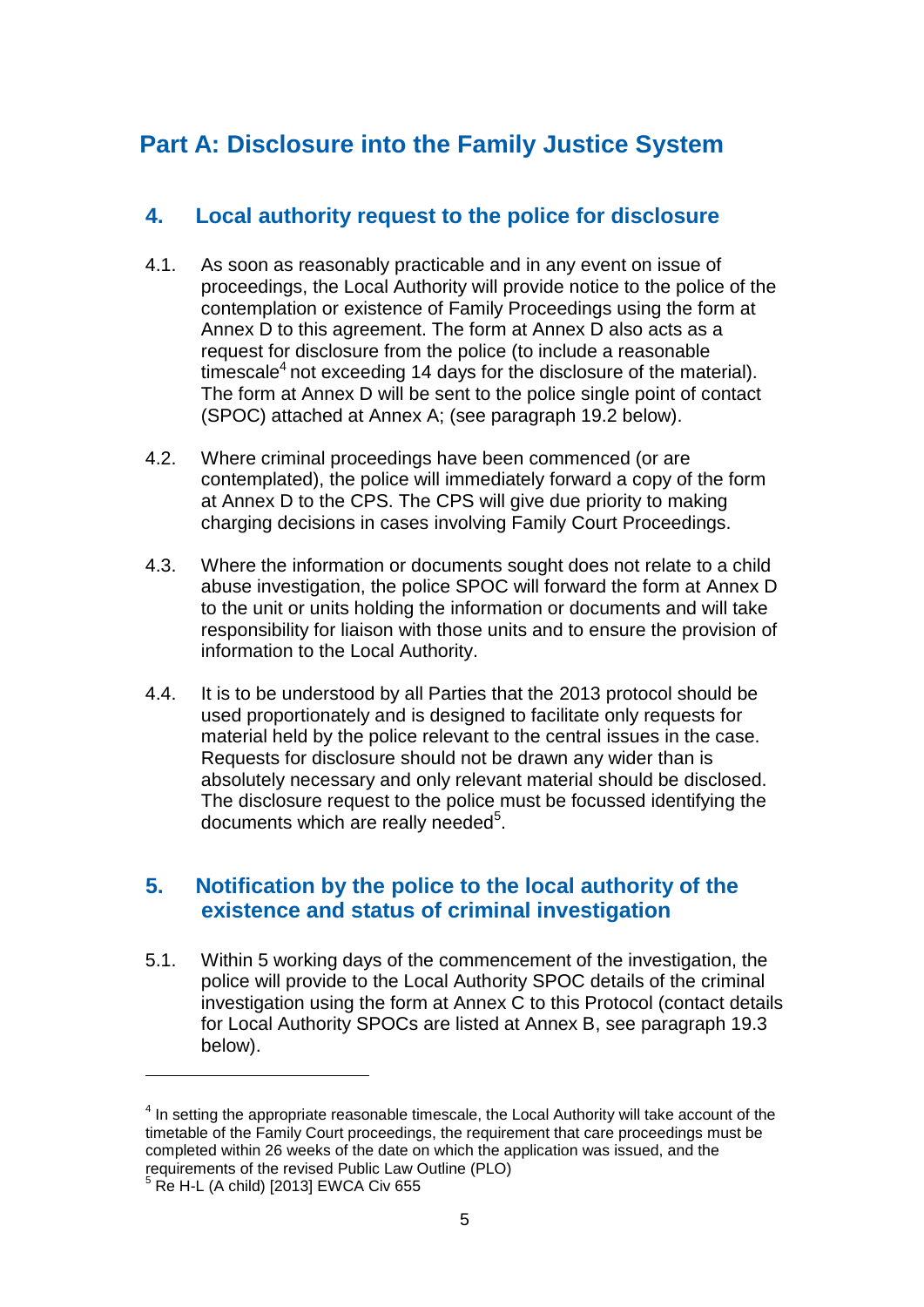- 5.2. The police will contact the Local Authority SPOC at the point of charge, providing details of offences, custody status of defendants, bail conditions and court timescales. The police will also provide to the Local Authority contact details for the CPS.
- 5.3. In the event that the suspect(s) is/are not charged, the police in consultation with the CPS will provide the Local Authority with reasons why there will be no prosecution $6$ .
- 5.4. Within 5 working days of each Case Management Hearing<sup>7</sup> in the Crown Court, the CPS will provide to the Local Authority SPOC (or Local Authority lawyer if known) details of the future timetable of the criminal proceedings and details of any directions relevant to the Local Authority or to concurrent Family Proceedings.
- 5.5. Within 2 working days of receipt, the Local Authority will forward the details at paragraphs 5.1 to 5.4 above to the Family Court.

# <span id="page-6-0"></span>**6. Voluntary disclosure by police/CPS to local authority and into the family justice system**

- 6.1. Where criminal proceedings have been commenced (or are contemplated), the police should consult with the CPS before a decision is made on whether to disclose police material to the Local Authority. The timing of such consultation must take into account any reasonable timescale specified by the Local Authority at paragraph 4.1 above.
- 6.2. Within the timescale specified by the Local Authority in Annex D (paragraph 4.1 above), the police will provide (via secure means, e.g. secure email) the requested material to the Local Authority. The police will complete and return the second part of the form at Annex D. The Local Authority agrees that the police material will only be disclosed to the professionals and Parties in the Family Proceedings (unless the permission of the court is obtained to disclose material to others).
- 6.3. Visually recorded interviews (Achieving Best Evidence interviews) will not be released to the Local Authority except against a written undertaking from the Local Authority in order to prevent the unauthorised use of the evidence. The form of undertaking at Annex G should be used for this purpose.

 $6$  Decisions to prosecute are made in accordance with the Code for Crown Prosecutors (section 10 Prosecution of Offences Act 1985)

<sup>7</sup> Case management hearings in the Crown Court will include Preliminary Hearings and Plea and Case Management Hearings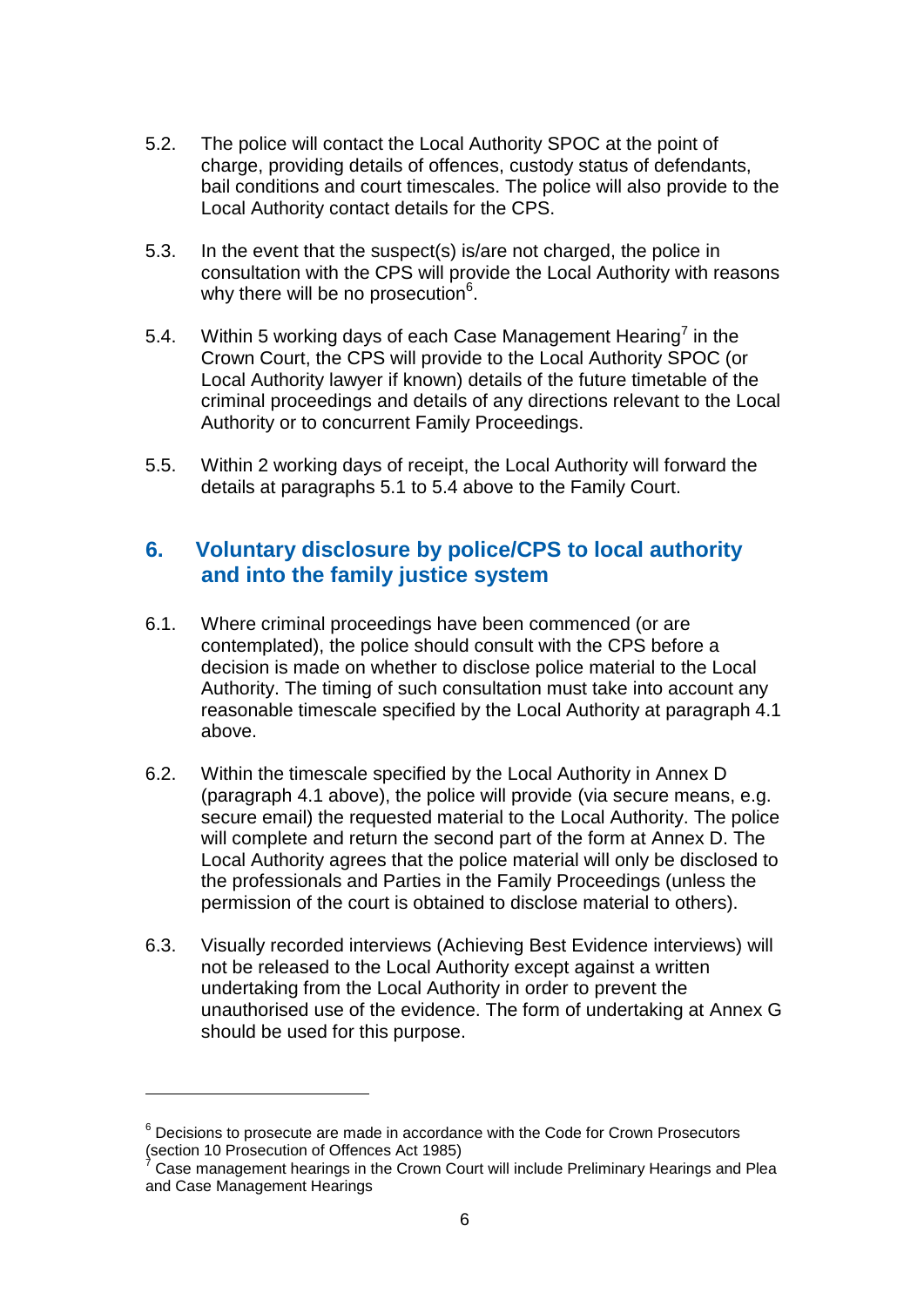- 6.4. Unless disclosure is required to ensure the immediate safety of a child, the police will not disclose material where to do so might prejudice the investigation and/or prosecution (or where on the grounds of confidentiality it is necessary to obtain the consent of persons providing statements). However, redacted disclosure should be made wherever possible. The police will indicate on the form at Annex D the approximate date on which disclosure can be made. The police (in consultation with the CPS) must provide detailed reasons on Annex D as to why any material is being withheld.
- 6.5. Alternatively, the police can indicate that disclosure will be made in the event that the Local Authority obtains a Family Court order stating that the material is not to be disclosed to named individual(s) (typically, suspects and/or witnesses in the criminal proceedings). Such a court order should also be obtained where possible in the event that disclosure is made (as at paragraph 6.4 above) to ensure the immediate safety of a child.
- 6.6. The Family Court may request disclosure from the Local Authority of material held by them and relating to the criminal case. Again, the Local Authority will notify the CPS (or the police if criminal proceedings have not commenced) as soon as reasonably practicable. Where the police and/or the CPS object to disclosure, they will make appropriate **and timely** representations to the Family Court explaining why such disclosure might be capable of prejudicing the criminal proceedings.

## <span id="page-7-0"></span>**7. Family court proceedings: orders for disclosure against the police and/or the CPS**

- 7.1. The Local Authority shall notify (within 2 working days of the application being made) the police and the CPS of any application to the Family Court (whether by the Local Authority or any other party) for disclosure of prosecution material. The Local Authority shall notify the police and/or the CPS of the date and time of the Family Court hearing at which disclosure will be determined<sup>8</sup>. Any order by the Family Court for disclosure will be in the form at Annex H to this protocol (use of which by the Family Court is mandatory). Where appropriate, the police and/or the CPS will assist the Local Authority in drafting Directions.
- 7.2. Where directed, the police and/or the CPS shall attend the Family Court hearing to explain the implications for a criminal trial when

 ${}^{8}$ The Standard Directions Order, which is made by the Family Court in accordance with the PLO within 24 hours of care proceedings being issued, provides for any application for disclosure from any agency to be filed and served by a specified date *prior to* the Case Management Hearing (CMH) in the Family Court. Note that the PLO requires the CMH to be no later than 12 working days after the commencement of the care proceedings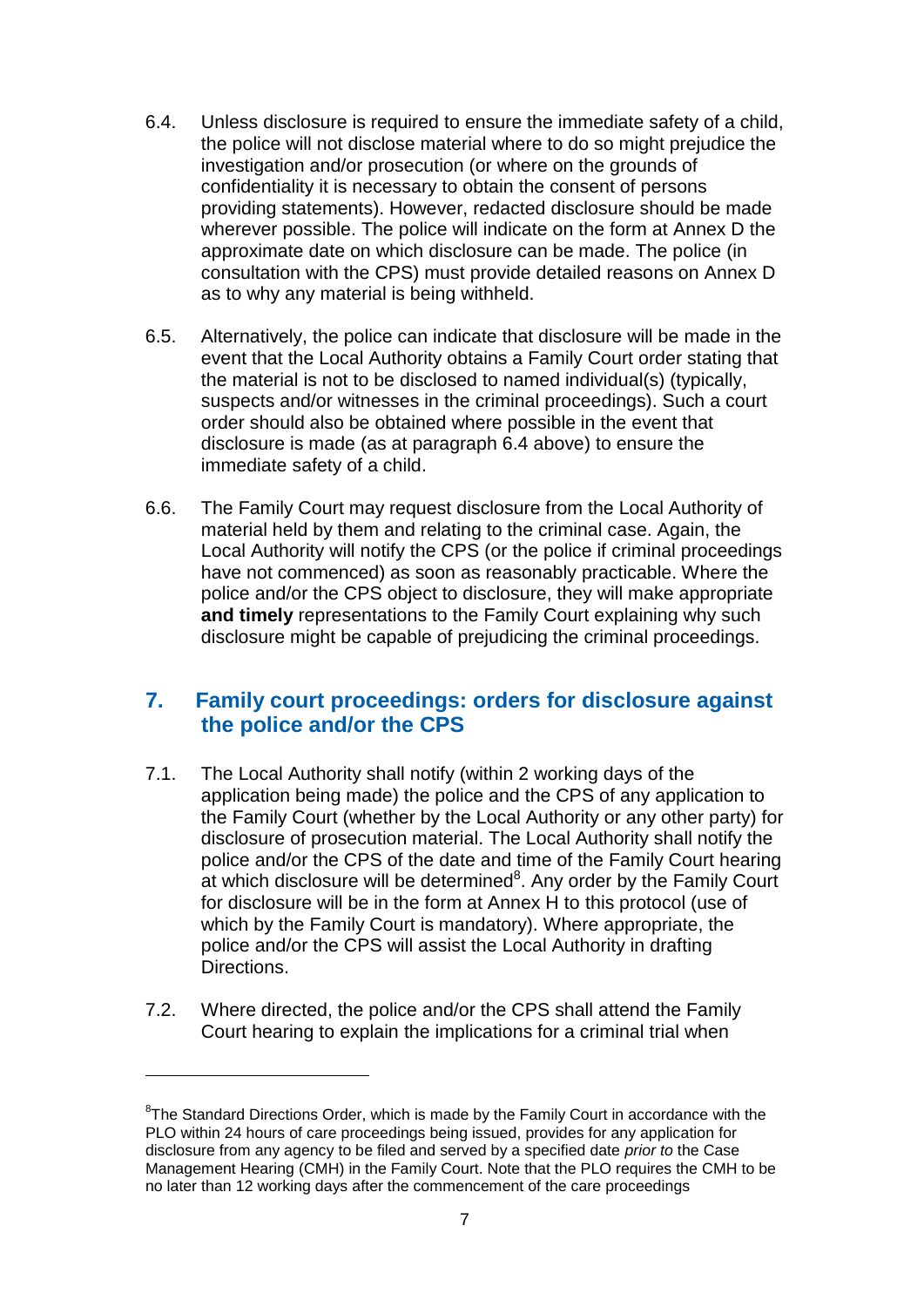orders for disclosure are being considered by the court. In any event, the police and/or the CPS shall provide written representations to the Family Court and the Local Authority where disclosure is opposed (**explaining why** disclosure might reasonably be considered capable of prejudicing the investigation and/or prosecution).

- 7.3. The Local Authority will ensure that any Order against the police and/or the CPS is served as soon as reasonably practicable (and in any event within 2 working days of the date of the order) on the police and/or the CPS.
- 7.4. The police and the CPS will comply with any court order.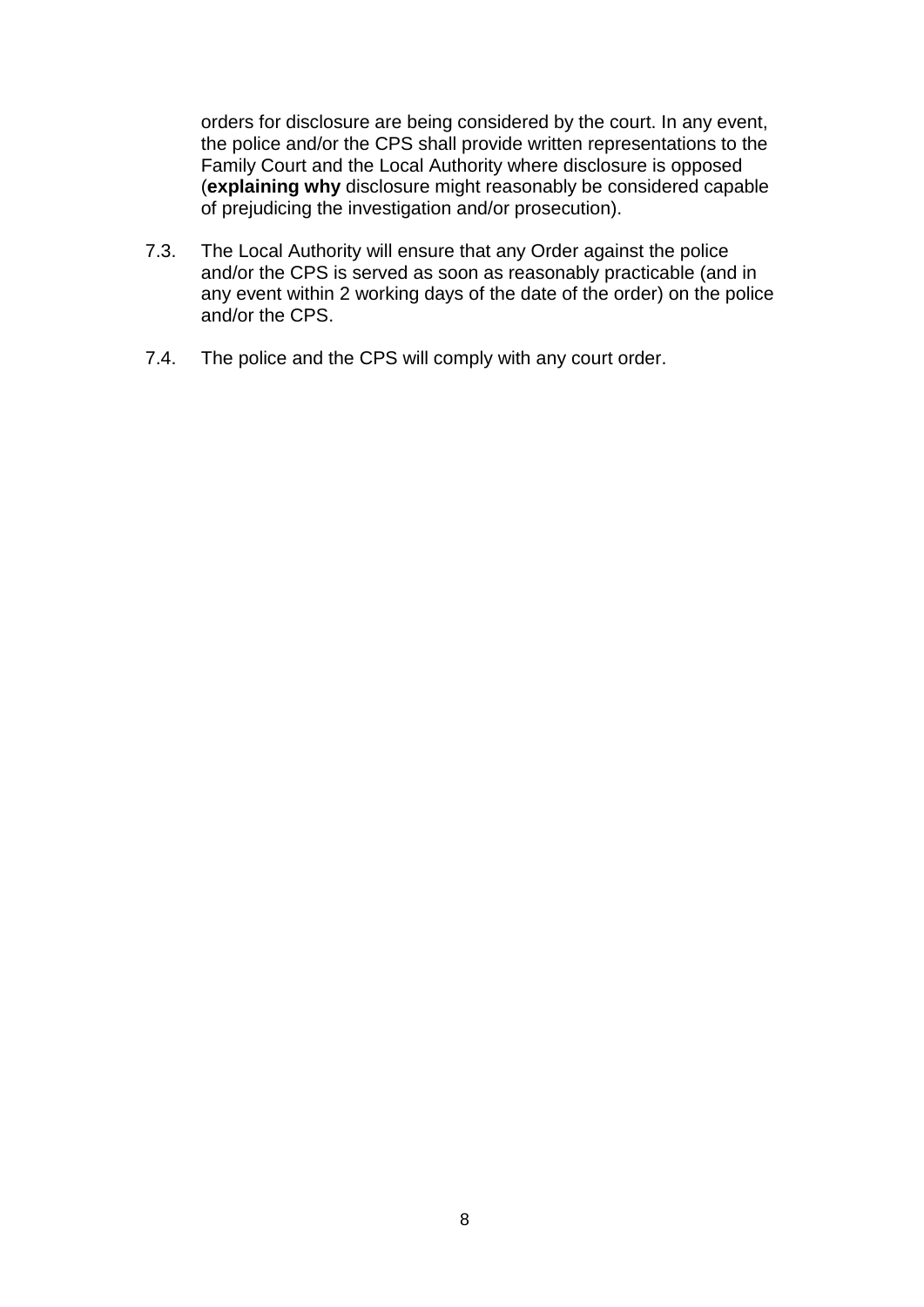# <span id="page-9-0"></span>**Part B: Disclosure from the Local Authority/ Family Justice System into the Criminal Justice System**

# <span id="page-9-1"></span>**8. Notification by local authority to the police of the existence and status of family proceedings**

- 8.1. As soon as reasonably practicable and in any event on issue of proceedings, the Local Authority will provide notice to the police of the contemplation or existence of Family Proceedings using the form at Annex D to this 2013 protocol. Where Family Proceedings have commenced, details of all parties (and legal representatives) will be provided. Details of the allocated Local Authority lawyer will be provided. The form at Annex D will be sent to the police single point of contact (SPOC) attached at Annex A.
- 8.2. Where the form at Annex D is sent to the police at a stage before details of all parties to the Family Proceedings are known, the Local Authority will notify the police recipient of Annex D of the details of all parties (and legal representatives) to the Family Proceedings. The Local Authority will also provide details of the future timetable of the Family Proceedings. The police will forward the information to the CPS.
- 8.3. Where criminal proceedings have been commenced (or are contemplated), the police will forward a copy of the form at Annex D to the CPS. The CPS will give due priority to making charging decisions in cases involving Family Court Proceedings.

# <span id="page-9-2"></span>**9. Police request to local authority for disclosure**

- 9.1. Following the commencement of the investigation, the police will provide to the Local Authority SPOC the form at Annex C to this 2013 protocol. Details of the SPOC for each Local Authority are set out at Annex B (see paragraph 19.3 below).
- 9.2. The Annex C form will include details of the investigation and prosecution if commenced (see paragraph 5.1 above). Requests for material **must** be as prescriptive and detailed as possible and necessary for the pursuit of reasonable lines of enquiry<sup>9</sup>. The form at Annex C will include reasonable timescales for the police to be given access to relevant material, but the presumption will be that the Local Authority will deal with any request from the police as expeditiously as possible so as to not to jeopardise the criminal investigation.

<sup>&</sup>lt;sup>9</sup> Paragraph 3.6 Code of Practice Criminal Procedure and Investigations Act 1996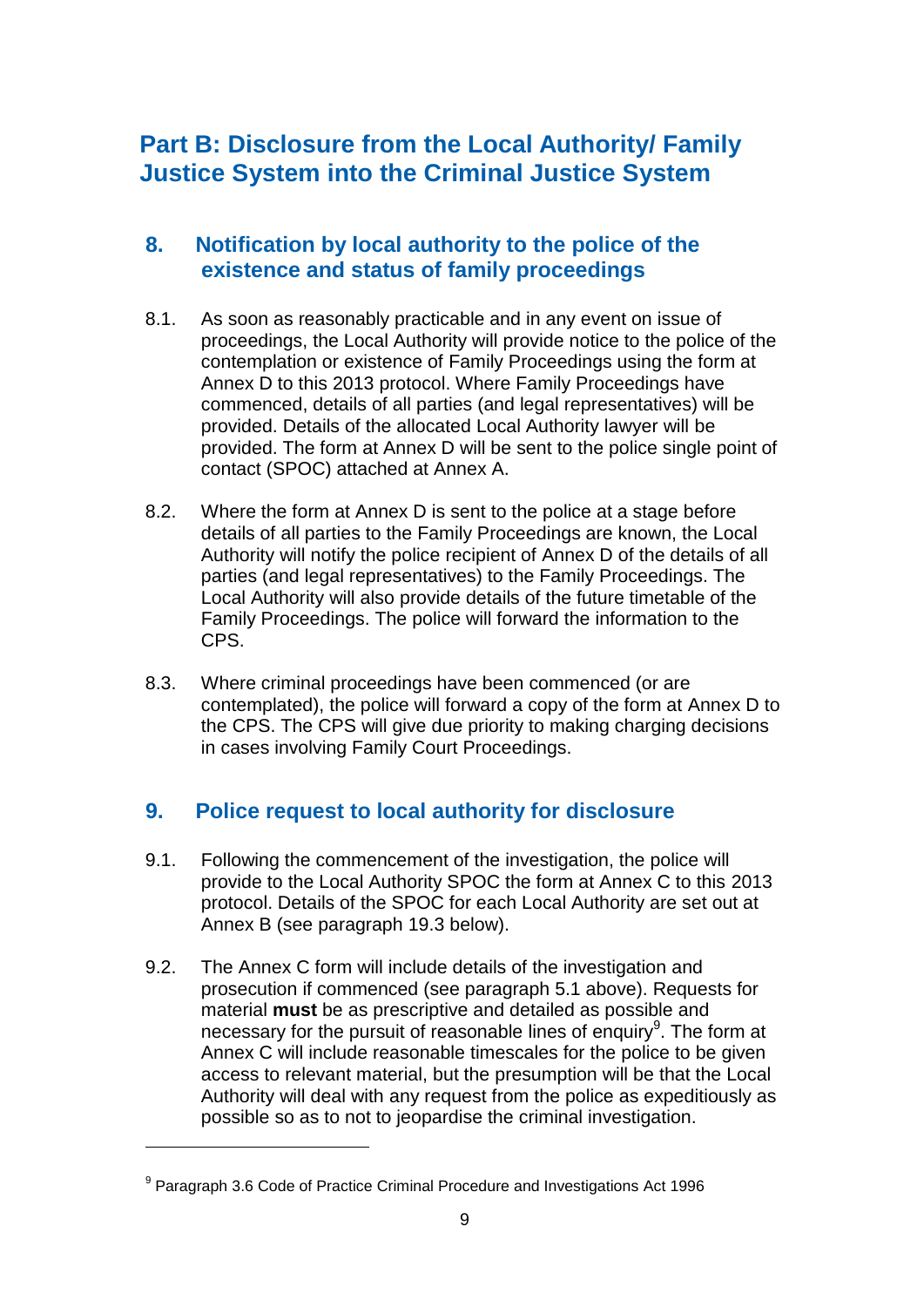Timescales will be case specific taking account of the stage/nature of the investigation and/or prosecution.

# <span id="page-10-0"></span>**10. Disclosure by the local authority to the police**

- 10.1. Upon receipt of the form at Annex C from the police, the Local Authority SPOC (or delegated officer) will identify and collate relevant material from the Children's Services or other files as appropriate, the SPOC (or delegated officer) will liaise with relevant departments within the Local Authority in the collation of such material for the police to assist the criminal investigation.
- 10.2. The Local Authority will identify for the police the school(s) attended by the child/children subject to the investigation. This will enable the police to approach the school directly. Alternatively, if it is practicable to do so, the Local Authority will obtain and collate relevant educational files for police examination.
- 10.3. Subject to paragraphs 10.4 and 10.5 below, the Local Authority will ensure that documents relating to Family Court proceedings<sup>10</sup> are not included in the files to be examined by the police. Where there are documents relating to Family Court proceedings, the Local Authority will provide a list (e.g. by providing a copy of redacted court index) of that material without describing what it is, in order for the police and/or the CPS, if appropriate, to apply to the Family Court for disclosure.
- 10.4. Importantly, the Local Authority can disclose to the police documents which are lodged at court, or used in the proceedings, which already existed<sup>11</sup> (e.g. pre-existing medical reports). Similarly, the text or summary of a judgment given in the Family Court proceedings can be included in the files to be examined by the police<sup>12</sup>.
- 10.5. Paragraph 10.3 above does not prevent the Local Authority providing to the police documents or information relating to Family Court proceedings where (a) the police officer to whom disclosure is made is carrying out duties under section 46 Children Act 1989 or serving in a child protection or paedophile unit and (b) disclosure is for the purposes of child protection and not for the purposes of the criminal investigation<sup>13</sup>.
- 10.6. Where material is disclosed in accordance with paragraph 10.5 above, the police cannot make onward disclosure of any documentation **or information** contained therein for the purpose of the investigation or

 $10$  Section 12(1) Administration of Justice Act 1960 prohibits such communication

 $^{11}_{2}$  Re Ward (A Child) [2010] EWHC 16 (Fam); [2010] 1 FLR 1497

<sup>12</sup> Rule 12.73(1)(c) Family Procedure Rules 2010 and Practice Direction 12G

 $13$  Rule 12.73(1)(a)(viii) Family Procedure Rules 2010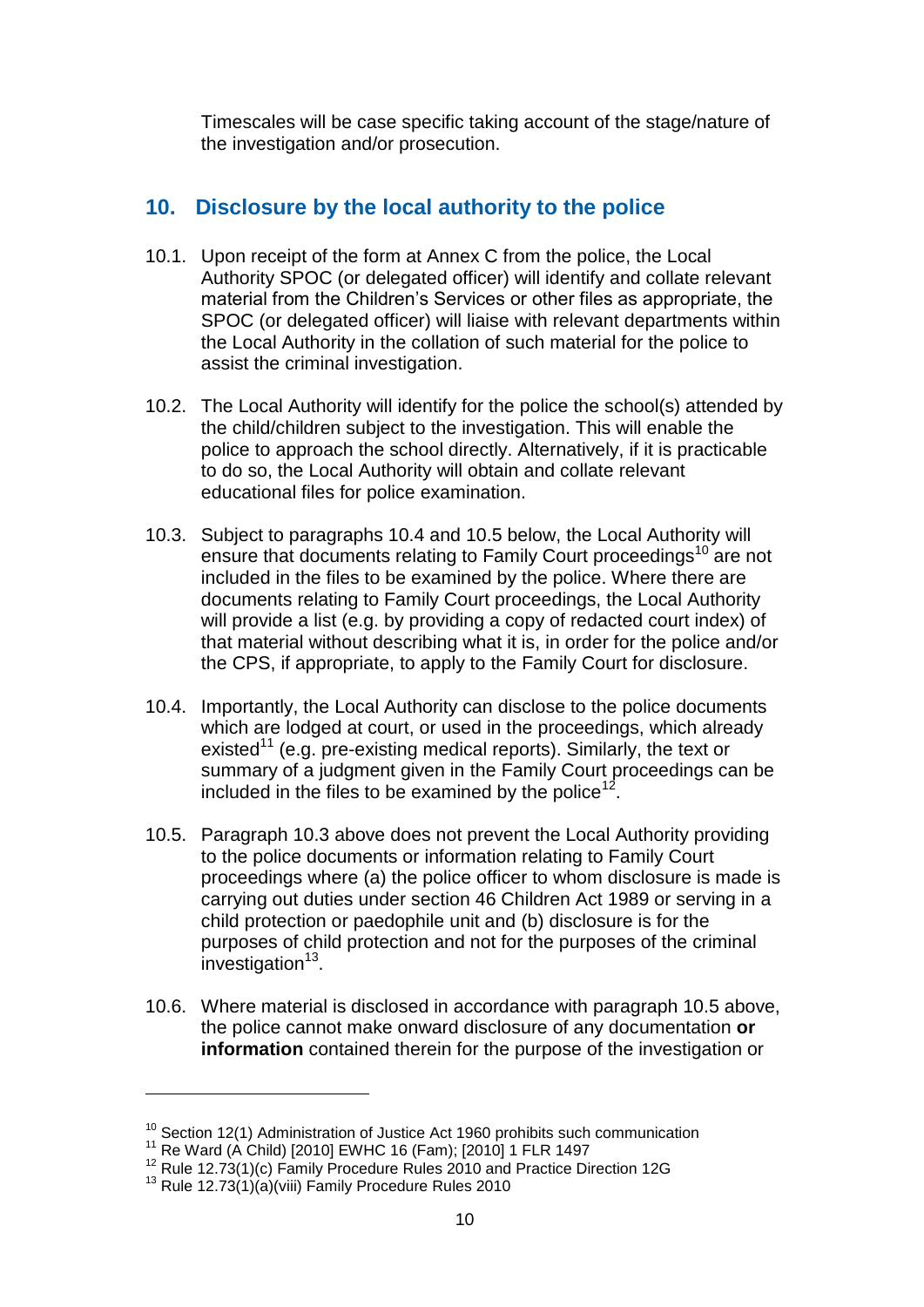prosecution without the express permission of the Family Court<sup>14</sup> (for the avoidance of doubt, this will include disclosure to the CPS).

- 10.7. Where, in exceptional circumstances<sup>15</sup>, the Local Authority is not able to include other material (not relating to Family Court proceedings) in the files to be examined by the police, the Local Authority will notify the police in writing of the existence of this material; indicating the reason why the material is not being made available to the police. Such a course should be exceptional because the Local Authority recognises that the material will be regarded as sensitive by the police and the CPS. It will not be disclosed to the defence without further consultation with the Local Authority or order of the court (see paragraph 13.9 to 14.3 below).
- 10.8. Within the timescales set out in the Annex C request (or otherwise agreed between the Local Authority and the police), the police will examine and review the material collated by the Local Authority. The review will usually take place on Local Authority premises but may be elsewhere by agreement. The police may make notes and/or take copies of the material. The material will not be disclosed to the defence without further consultation with the Local Authority or order of the court (see paragraph 13.9 to 14.3 below).
- 10.9. Where further relevant Local Authority material comes to light after the police examination of the material at paragraph 10.8 above, the Local Authority will contact the police and/or the CPS to arrange an examination of the new material by the police.
- 10.10. Similarly, where new issues arise in the criminal case (e.g. following the receipt of the defence case statement), the police will submit a further Annex C form requesting access to material not previously examined.

# <span id="page-11-0"></span>**11. Applications by police and the CPS to the family court for disclosure of material relating to family proceedings**

11.1. At the stage prior to service of prosecution papers pursuant to section 51 of the Crime and Disorder Act 1998, applications will be generally made by the police. After this stage, applications will generally be made by the CPS.

<sup>&</sup>lt;sup>14</sup> A District Council (Applicant) v M (Respondent) & West Yorkshire Police (Interveners) [2007] EWHC 3471 (Fam); [2008] 2 FLR 390

<sup>&</sup>lt;sup>15</sup>The law permits the disclosure of confidential information where a countervailing public interest can be identified. Such a public interest will include the administration of justice, the prevention of wrongdoing and enabling another public body to perform its public duty (R v Chief Constable of North Wales Police ex parte Thorpe [1996] QB 396). In these circumstances, the exchange of relevant material with the police and CPS is not restricted under Data Protection Act 1998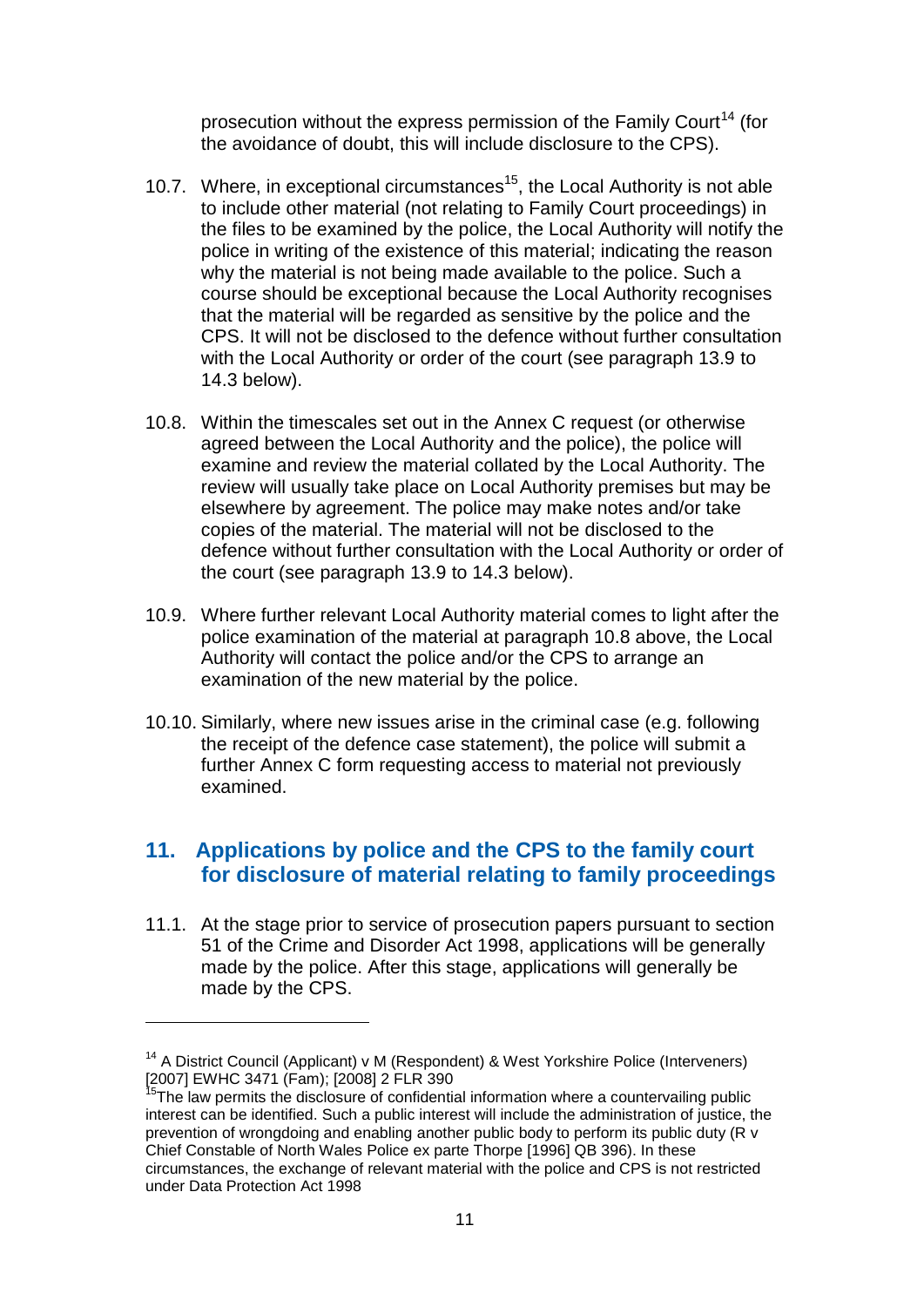- 11.2. Applications by the police for disclosure must contain details of the named officer to whom release is sought $16$  and must specify the purpose and use to which the material is intended to be put. Applications should seek leave (where appropriate) to disclose the material to the CPS, to disclose the material to the criminal defence solicitors<sup>17</sup> and (subject to section 98(2) of the Children Act 1989<sup>18</sup>) to use the material in evidence at the criminal proceedings.
- 11.3. Applications by the CPS must specify the purpose and use to which the material is intended to be put and should seek leave to share the material with the police and with the defence and (subject to section 98(2) Children Act 1989) to use the material in evidence at the criminal proceedings.
- 11.4. Applications shall be made on Form C2. The application must be served by police or the CPS on all Parties to the Family Proceedings (The Local Authority having informed the police of details of all parties to Family Proceedings as per paragraphs 8.1 and 8.2 of this protocol).
- 11.5. The application will be determined at a hearing at the Family Court. Police and the CPS will not attend the hearing unless directed to do so by the Family Court.
- 11.6. Where it is practicable to seek prior written consent to disclosure from **all Parties** to the Family Proceedings, the police or the CPS should do so. Application should then be made in writing to the Family Court seeking a consent order.
- 11.7. Alternatively (**and whenever this is possible**), the police and/or the CPS will ask the Local Authority allocated lawyer (or SPOC if details of allocated lawyer are not known) to request that the Family Court considers the issue of disclosure to the police and/or the CPS at the next hearing. In this way, the Family Court will be in a position to make any orders as appear appropriate without the need for police and/or the CPS to make application to the Family Court. When requesting the Family Court to make an order in accordance with this paragraph, the Local Authority will put the other parties to the proceedings on notice; and will provide the court with details of the officer to whom disclosure is to be made and the purpose for which it is to be made.
- 11.8. In rare cases, where it considers it appropriate to do so, the Family Court should make orders for disclosure to the police and/or the CPS without application having been made by the police or the CPS.

<sup>16</sup> Re H (Children)[2009] EWCA Civ. 704; [2009] 1 FLR 1531

<sup>17</sup> Where required under section 3 or section 7A Criminal Procedure and Investigations Act 1996

 $18$  Section 98(2) provides that statements and admissions in Family Court proceedings are not admissible in criminal proceedings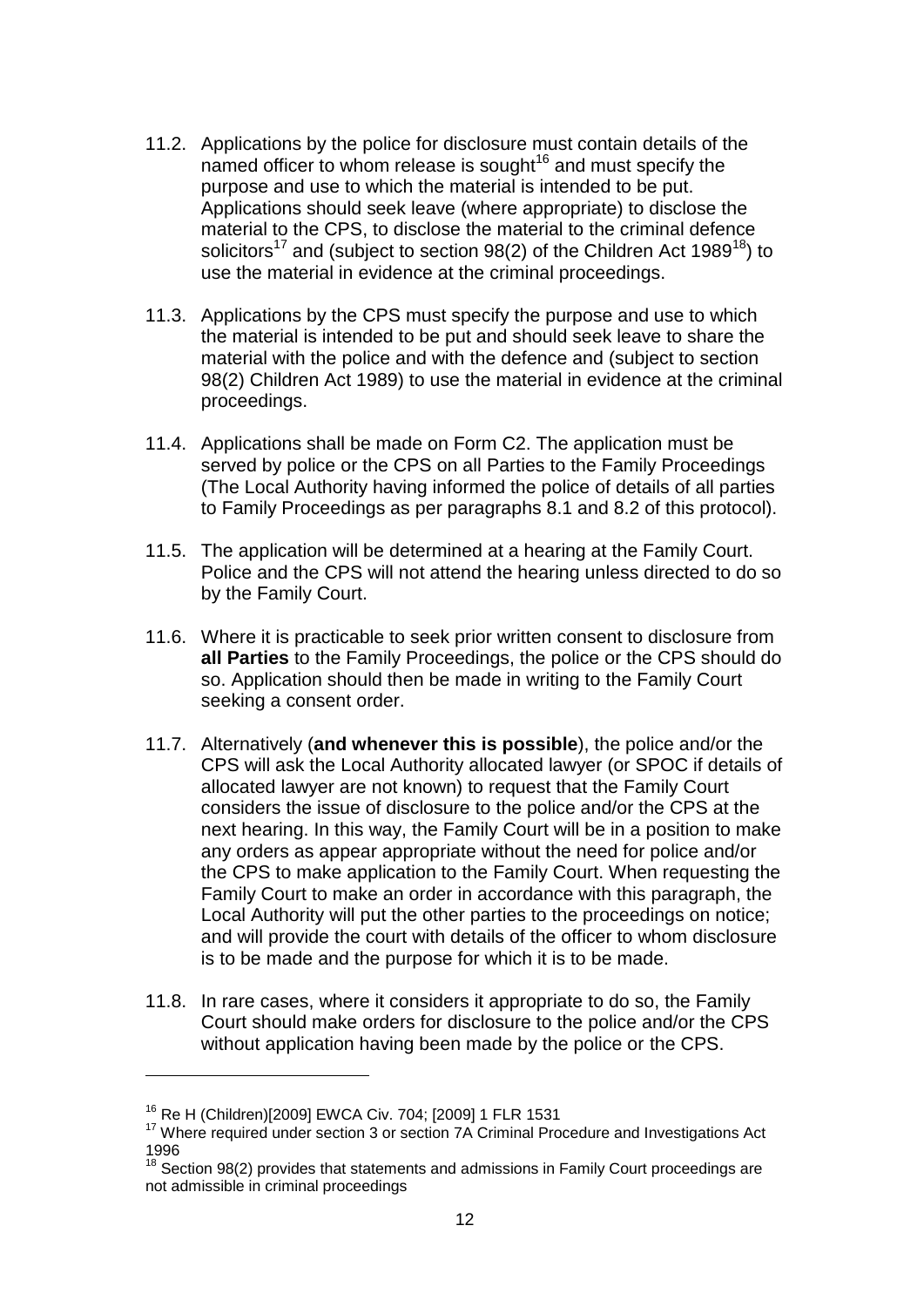# <span id="page-13-0"></span>**12. Text or summary of judgment in family proceedings**<sup>19</sup>

- 12.1. The Local Authority will forward to the CPS copies of relevant Family Court judgments (and summaries thereof) in the possession of the Local Authority. The judgments may be appropriately redacted.
- 12.2. Where the Local Authority is not in possession of a judgment which appears to be relevant to the concurrent criminal proceedings (e.g. fact-finding judgment), it will notify the CPS in order that the CPS can obtain the judgment directly from the Family Court. In these circumstances it will not be necessary to make formal application for disclosure on Form C2; the CPS will request release of the judgment under Practice Direction 12G above.
- 12.3. Where it appears to the Local Authority that the judgment will be relevant to the criminal proceedings, the Local Authority will request that the Family Court expedites the preparation of the judgment for release to the CPS (and if possible at public expense). Alternatively, the issue of disclosure of the judgment to the CPS under Practice Direction 12G can be considered at a linked directions hearing.

# <span id="page-13-1"></span>**13. Disclosure by the CPS to the criminal defence**

- 13.1. The Criminal Procedure and Investigations Act 1996<sup>20</sup> requires the prosecution to disclose to the defence any material (including sensitive material) that could reasonably be considered capable of undermining the prosecution case against the accused or of assisting the case for the accused (the "disclosure test"). Where appropriate, application can be made to the criminal court to withhold sensitive material which satisfies the disclosure test on the grounds of public interest immunity (PII application).
- 13.2. PII applications to the criminal court for the withholding of sensitive material should be rare. Fairness ordinarily requires that all material which weakens the prosecution case or strengthens that of the defence should be disclosed. There is no basis for making a PII application except where the prosecutor has identified material that

 $19$  Rule 12.73(1)(c) Family Procedure Rules 2010 and Practice Direction 12G permits the disclosure of the text or summary of the whole or part of a judgement given in family proceedings to a police officer or a member of the CPS for the purpose of a criminal investigation or to enable the CPS to discharge its functions. The Police Officer or CPS lawyer may only communicate the information for the purpose for which he/she received the information.

 $^0$  Section 3 and section 7A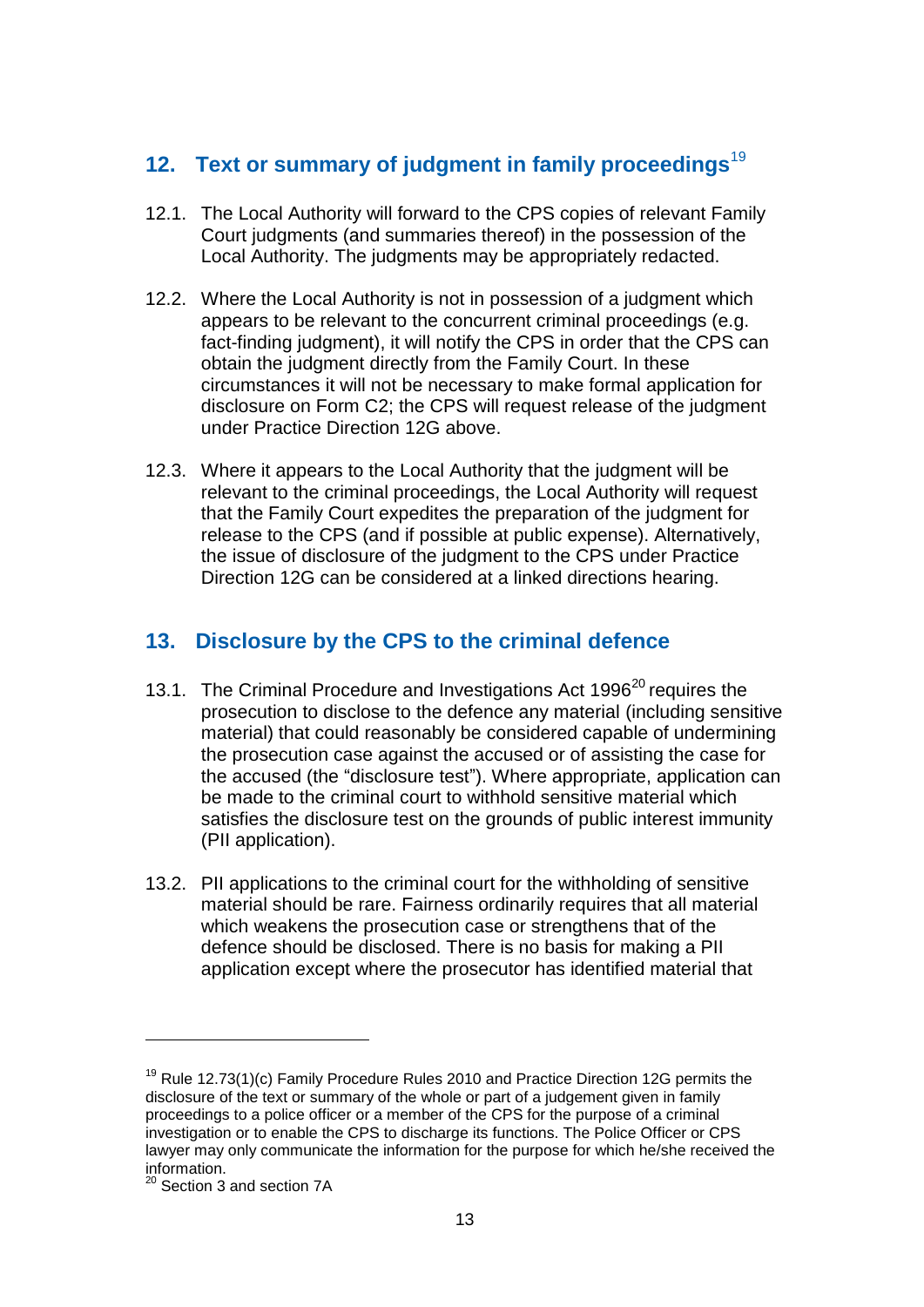fulfils the disclosure test, disclosure of which would create a real risk of serious prejudice to an important public interest $21$ 

- 13.3. All material obtained from the Local Authority will be listed by the police on the sensitive disclosure schedule MG6D. The lists of material not disclosed by the Local Authority to the police will also be included on the MG6D (see paragraph 10.3 above: material relating to Family Proceedings; and paragraph 10.7 above: material withheld on the ground of confidentiality).
- 13.4. Material obtained by the police in accordance with Rule 12.73(1)(a)(viii) Family Procedure Rules 2010 (see paragraphs 10.5 and 10.6 above) must not be disclosed to the CPS. The police will reveal the existence of the material on the MG6D (without describing it). As appropriate, the CPS will seek the permission of the Family Court to access the material.
- 13.5. Where the material has been obtained following an application by the police to the Family Court, the police must indicate to the CPS whether the Family Court has given permission for the material to be shared with the CPS and with the defence. Further application to the Family Court may be required by the police and/or the CPS as appropriate.
- 13.6. The CPS will review the material in accordance with its statutory duties<sup>22</sup> and under the Attorney General's Guidelines on Disclosure. Only material which might undermine the prosecution case or might reasonably assist the defence case will fall to be disclosed. There will in no circumstances be "blanket" disclosure to the defence.
- 13.7. Where in accordance with paragraph 10.7 above a Local Authority document is not made available to the police on the basis of confidentiality (e.g. consent has not been obtained from the person to whom the document relates), the CPS will consider whether it is appropriate to seek access to such material by means of a witness summons in the criminal court $^{23}$ .
- 13.8. Where in these circumstances application is made by the CPS for a witness summons, the CPS will serve the application on the criminal court and the Local Authority, identifying the Local Authority SPOC as the person who is required to produce the document(s) $^{24}$ . In addition, where the Crown Court so directs<sup>25</sup>, the CPS will, in accordance with the Criminal Procedure Rules, serve the application on the person to whom the confidential document relates.

 $^{21}$  R v H and C [2004] 2 AC 134

<sup>&</sup>lt;sup>22</sup> Under Criminal Procedure and Investigations Act 1996

<sup>23</sup> Section 2 Criminal Procedure (Attendance of Witnesses) Act 1965

 $24$  Rule 28.5(3)(a) Criminal Procedure Rules 2013

 $^{25}$  Rule 28.5(3)(b)(i) Criminal Procedure Rules 2013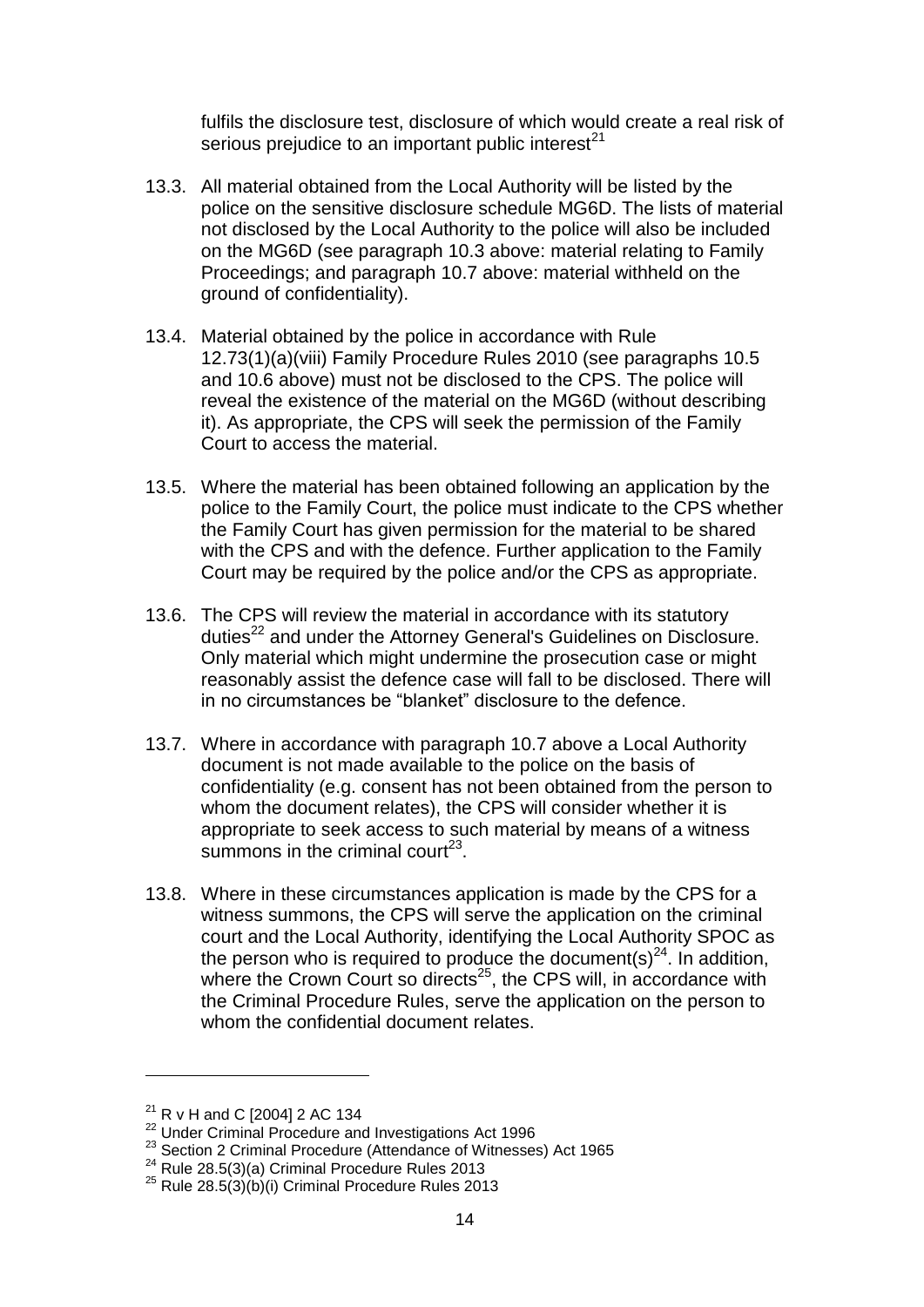- 13.9. Where any Local Authority material reviewed by the CPS falls within the statutory disclosure test under the CPIA, the CPS will write to the Local Authority SPOC, within 2 working days of review whenever possible, setting out the reasons why the material falls to be disclosed and informing them of that decision. The form at Annex E to this 2013 protocol will be used by the CPS. The CPS will provide to the Local Authority proposals for the editing or summarising of the material for the purposes of disclosure to the defence. Where no material falls for disclosure, the CPS will inform the Local Authority that this is the case.
- 13.10. Within 5 working days of receipt of that notification, the Local Authority shall be given an opportunity to make any representations in writing to the CPS on the issues of disclosure. This will include objections to disclosure on the basis that the person to whom the material relates has not consented. Note that disclosure of documentation which has been created under the auspices, and for the purposes, of the LSCB, can only be made with the prior consent of the LSCB Chair $^{26}$ .
- 13.11. The form at Annex F to this 2013 protocol will be used for this purpose. Where, exceptionally, the Local Authority is unable to meet the 5 working day timescale, the Local Authority will contact the CPS to discuss whether the timescale can be extended in the particular circumstances of the case.

# <span id="page-15-0"></span>**14. Public Interest Immunity (PII) Application**

- 14.1. If the Local Authority does not agree to disclosure of Local Authority material to the defence, the CPS must negotiate with the Local Authority to explore whether disclosure can be made in edited form or by summarising in another document the issues arising in the material<sup>27</sup>. Whilst recognising that the prosecution must always comply with its statutory duty of disclosure, the sensitivity can often be removed in this way. PII applications in the criminal court will be rare. Local Authority material relating to a child is no longer a "class" of material to which PII applies. Depending on the sensitivity of the material, the Local Authority may itself agree that the public interest in the prosecution of crime overrides the interests of confidentiality<sup>28</sup>. In highly exceptional cases, the CPS may need to make disclosure to the defence of the edited/summarised document without the consent of the Local Authority.
- 14.2. If a PII application is appropriate, the CPS will make a PII application to the criminal court as soon as reasonably practicable. The CPS will

 $26$  For example, reports or documentation related to a Serious Case Review belong to the LSCB, rather than the Local Authority or other member agency of the LSCB.

 $^{27}$  R v H and C [2004] 2 AC 134

 $^{28}$  R v Chief Constable of West Midlands ex parte Wiley [1995] 1 AC 274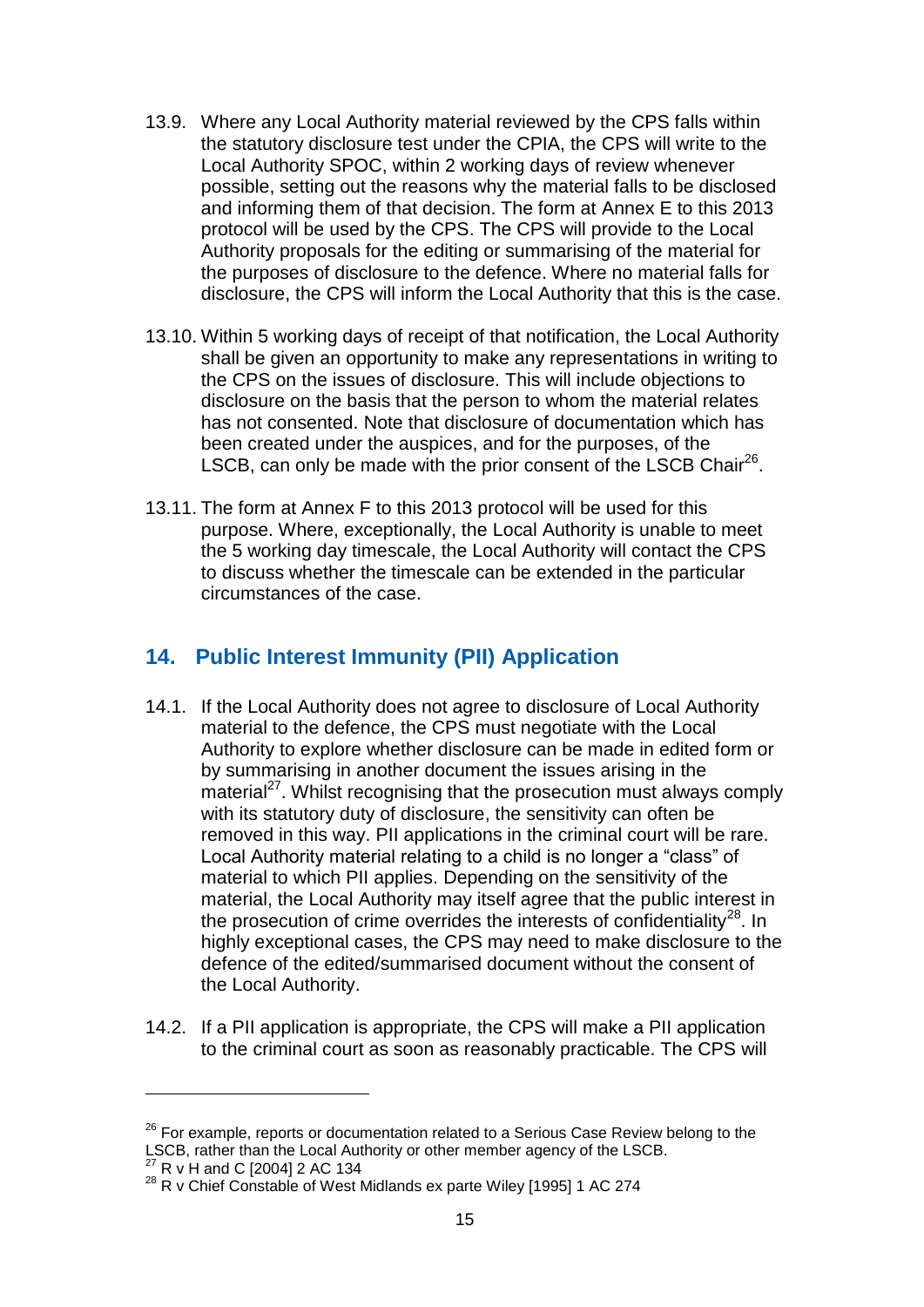notify the Local Authority of the date and venue of the PII application and inform the Local Authority of their right to make representations to the criminal court<sup>29</sup>.

14.3. Where PII is sought on the basis of lack of consent from the person to whom the confidential document relates, CPS must in accordance with the Criminal Procedure Rules notify the person to whom the document relates<sup>30</sup> (as above, notification of date and venue of PII application and the interested person's right to make representations to the court).

 $^{29}$  Rule 22.3(b)(ii) Criminal Procedure Rules 2013

 $30$  Rule 22.3(b)(ii) Criminal Procedure Rules 2013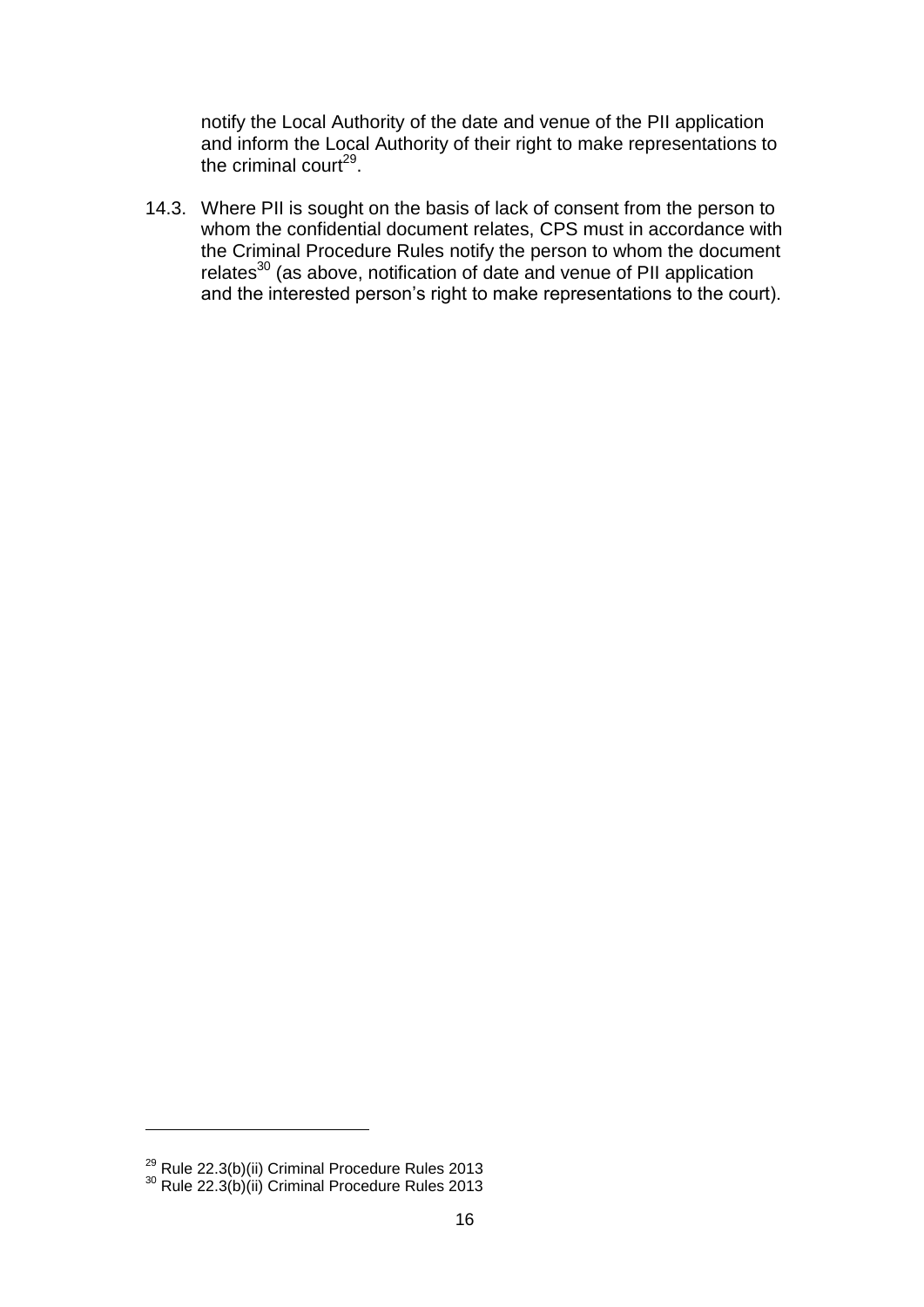# <span id="page-17-0"></span>**Part C: Linked Directions Hearings**

# <span id="page-17-1"></span>**15. Linked criminal and care directions hearings- criteria**

- 15.1. This 2013 protocol will apply where a person connected with the child who is the subject of the care proceedings or the child himself is to be tried at the Crown Court for any violent or sexual offence or for an offence of child cruelty against the child, or any other child or any person connected with the child; and either:
	- (i) The Local Authority, CPS, or any party to the care proceedings (including the child's guardian) considers that the care and criminal proceedings do, or may, impinge on one another; or
	- (ii) In any public law proceedings in the High Court or County Court or in any proceedings in the Crown Court, a judge is satisfied that the protocol does, or may, apply.

# <span id="page-17-2"></span>**16. Arrangements for linked directions hearings**

- 16.1. The allocated case management judge in the Family Court (ACMJ)<sup>31</sup> will consider whether or not there is likely to be a need for a linked directions hearing in respect of the criminal and family cases. If the ACMJ considers that a linked directions hearing is likely to be appropriate he/she shall liaise with the relevant Resident Judge to invite him to nominate a judge to be responsible for the management of the criminal case.
- 16.2. In the care proceedings it is expected that the ACMJ will issue directions for the linked hearing which will spell out the respective parties' obligations, and which may include, but will not be limited to, recordings and, orders in the form at Annex I to this protocol (use of which by the Family Court is mandatory). At the same time, the ACMJ will consider giving permission to the Local Authority to serve its case summary on the CPS and the Crown Court (in accordance with paragraph 16.6 below).
- 16.3. Once a judge has been identified to manage the criminal proceedings, the Resident Judge shall direct the listing officers to liaise with family listing to agree the listing of the criminal and care cases for a linked directions hearing before the nominated criminal judge and the ACMJ. In an appropriate case the Resident Judge may agree to the ACMJ

 $31$  In the Family Proceedings Court this will be the legal adviser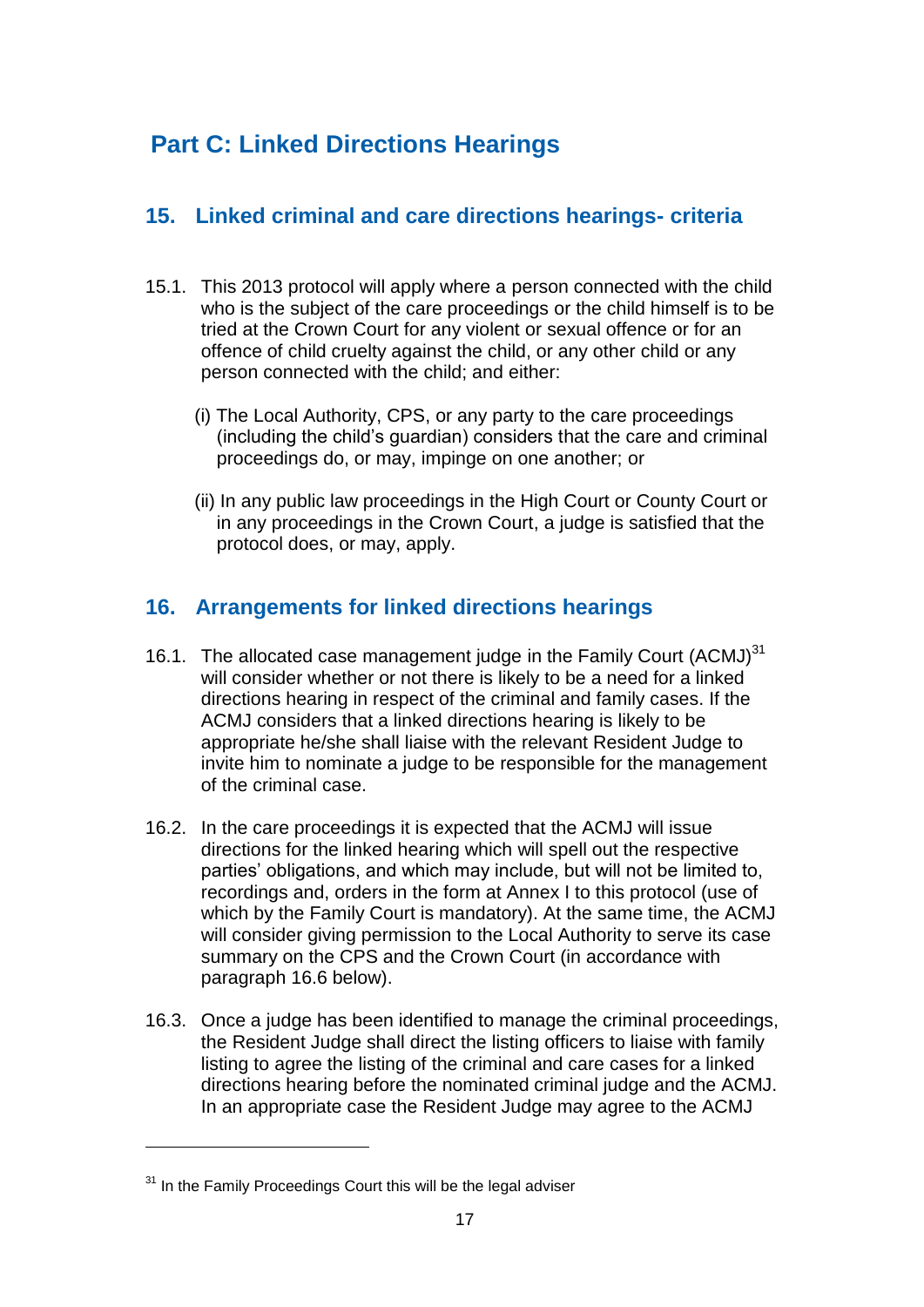undertaking the responsibility for the management of the criminal case if he/she is authorised to try criminal cases, and, where appropriate, serious sexual offence cases.

- 16.4. If on receipt of criminal proceedings sent from the Magistrates' Courts and consideration of that case by the Resident Judge, or if during a Case Management hearing $32$  or other pre-trial hearing listed before the Crown Court, the Resident Judge or judge (as the case may be) is satisfied that this Protocol does or may apply but that no reference has yet been made to the ACMJ for consideration in accordance with paragraph 16.1 above, the judge shall notify the Designated Family Judge accordingly who shall consider with the relevant Resident Judge and the ACMJ, whether a linked directions hearing is required. If there is agreement on the need for a linked directions hearing, the Resident Judge shall nominate a judge to be responsible for the management of the criminal case and arrangements shall then be made for the criminal and care cases to be listed for a linked directions hearing in accordance with paragraph 16.3 above.
- 16.5. The criminal case shall be listed before the judge at the Crown Court in public with the linked directions appointment in the care proceedings listed for hearing in private immediately thereafter. Subject to any specific objections raised by the parties, the advocates appearing in the criminal case may be invited to remain during the directions appointment in the care proceedings.
- 16.6. In every case involving a linked directions hearing the Local Authority's legal representative, **by no later than 4.00pm not less than 5 working days prior to the linked directions hearing**, shall with the permission of the family court prepare and serve on the CPS and the Crown Court a case summary setting out the basis of the Local Authority's application, its contentions in respect of findings sought in relation to the "threshold criteria" (Local Authority's "threshold document"), the current position in respect of the child, details of the proposed assessments and/or expert(s) assessments being undertaken and the timescales for the same and the timetable (if any) set for the proceedings within the Family Court.
- 16.7. The Local Authority's legal representative and the CPS shall agree a schedule of issues identifying those matters which are likely to be considered at the linked directions hearing. The Local Authority shall circulate the Schedule to the solicitors for the other parties in the criminal and care proceedings **by no later than 4.00pm not less than 2 working days prior to the linked directions hearing**.

<sup>&</sup>lt;sup>32</sup>Case management hearings in the Crown Court will include Preliminary Hearings and Plea and Case Management Hearings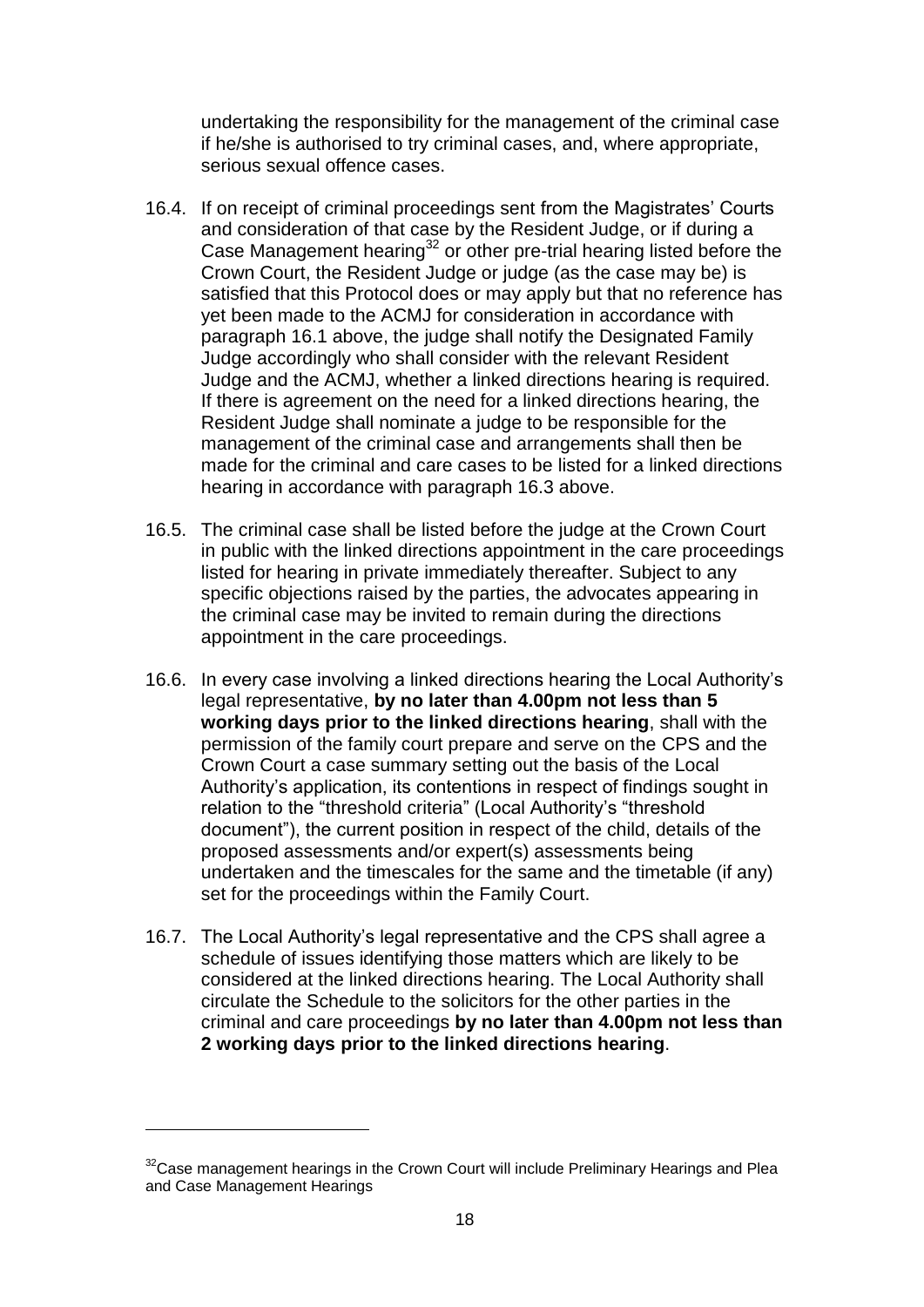- 16.8. On the day of the linked directions hearing the advocates in the criminal and care proceedings shall meet **no later than one hour prior to the time fixed for the hearing** to discuss the schedule of issues with a view to identifying what directions may be required with particular reference to the trial timetable, disclosure and expert evidence and such other matters as may be identified by this Protocol.
- 16.9. The respective court files in the criminal and care proceedings shall be cross referenced and shall be clearly marked as "linked" cases.
- 16.10. The directions hearing will be linked but not wholly combined because of the different parties and different procedural rules (such as with regard to privacy and rights of audience) which apply. The judge shall determine whether it is appropriate for some or all of the directions to be issued at a joint hearing or separately and the order of any directions to be issued.
- 16.11. At the conclusion of the hearing in the criminal case, counsel for the Crown will be invited to draw the minute of order, to be agreed with the defence, which will be submitted to the judge on the day of the hearing, for his/her approval.
- 16.12. The approved minute of order made in the criminal proceedings will be copied to the parties in the care proceedings by the CPS.
- 16.13. With the permission of the family court, the order made in the care proceedings will be copied by the Local Authority to the CPS and defence lawyers in the criminal proceedings.
- 16.14. The timing of the proceedings in a linked care and criminal case should appear in the Timetable for the Child $^{33}$ .
- 16.15. **Judicial continuity**: Any adjourned linked directions hearing shall be listed before the same judge (unless the judge otherwise directs) but the judge who is the ACMJ shall not preside over the trial in the criminal proceedings, or pass sentence if there is a guilty plea, nor shall the judge give a "Goodyear indication". The judge in the criminal trial or who passes sentence if there is a guilty plea shall notify the ACMJ of the outcome.

# <span id="page-19-0"></span>**17. Matters to be considered at the linked directions hearing**

17.1. The timetabling<sup>34</sup> of both the criminal and care proceedings (with a view to such timetabling being coordinated to ensure the most

<sup>&</sup>lt;sup>33</sup> In accordance with the Public Law Outline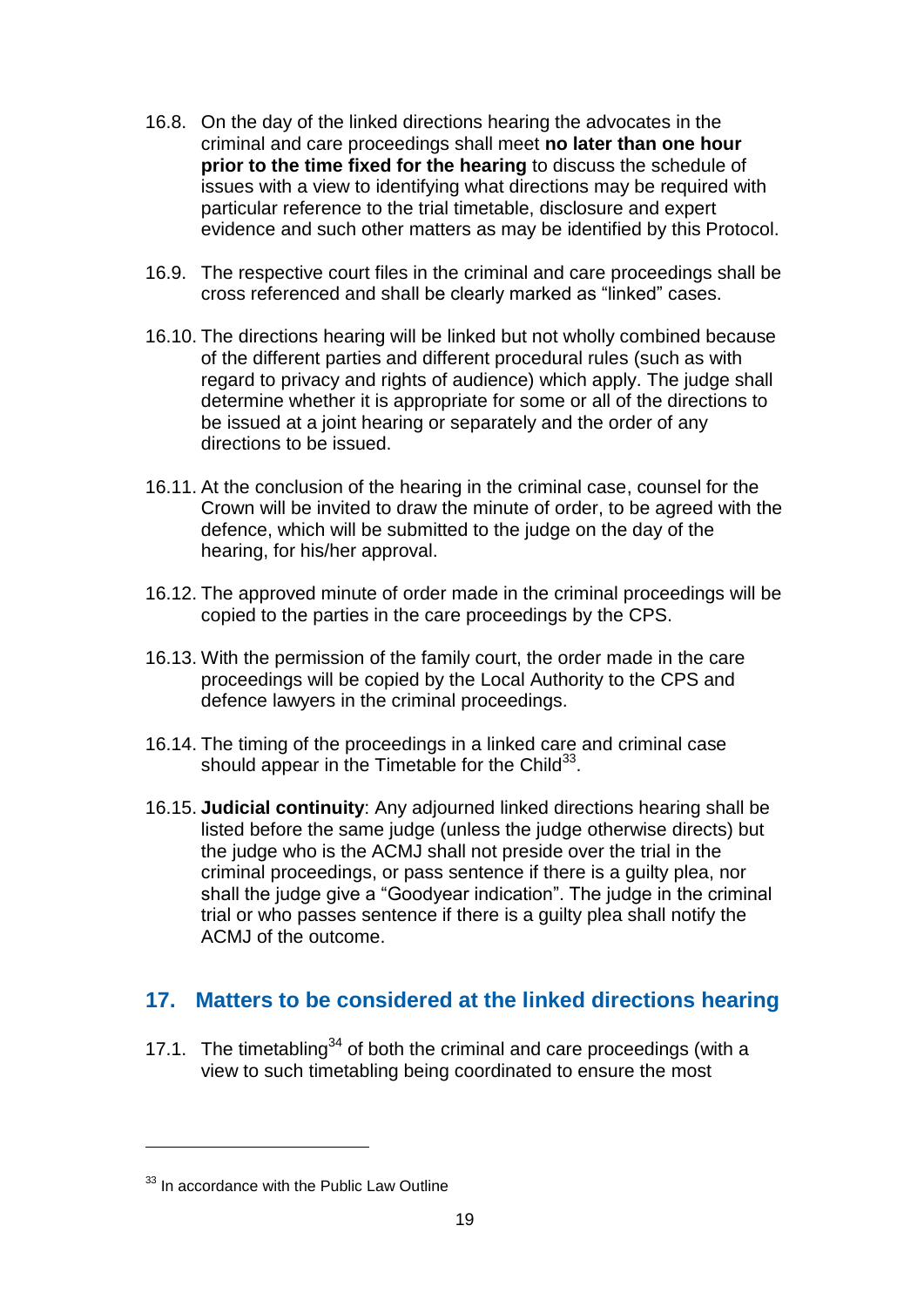appropriate order of trial and that each case is heard as expeditiously as possible).

- 17.2. Disclosure of evidence with particular reference to disclosure of evidence from one set of proceedings into the other with such permission as may be required by the relevant procedural rules.
- 17.3. Expert evidence with particular reference to the identification of expert witnesses, their willingness to act within the court timetable and the requirements of the Practice Direction concerning the instruction of Experts, their availability and role in the criminal and care hearings.
- 17.4. Any directions to be given in relation to issues of public interest immunity and for any witness summonses required for third party disclosure (Rule 28 Criminal Procedure Rules 2013).
- 17.5. Arrangements for the interviewing of children in care for the purpose of the criminal proceedings and any arrangements for the child to give evidence at any criminal or family hearing.
- 17.6. To ensure where appropriate that a transcript of relevant evidence or judgment in the trial heard first in time is available in the subsequent proceedings.
- 17.7. Issues relating to any question of assessment or therapeutic input required by any child involved in the proceedings.
- 17.8. Issues in relation to restrictions on publicity which it is considered may be required.
- 17.9. Issues in relation to any relevant material which may be pertinent to the issue of bad character (in respect of previous convictions or other alleged "reprehensible behaviour"), whether of defendants or nondefendants.
- 17.10. Other legal or social work related steps in the Family Court proceedings.

## <span id="page-20-0"></span>**18. Review**

<u>.</u>

18.1. The parties to this 2013 protocol and Good Practice Model and the organisations at paragraphs 1.1 and 1.2 above supporting the 2013

 $34$ Re TB [1995] 2 FLR 801 makes it clear beyond peradventure that the starting point is that the existence of criminal proceedings is not a reason to adjourn the care proceedings. For an exception see:

Re L [2010] 1 FLR 790: in the particular circumstances, the welfare stage of Family Proceedings should have been delayed until after the criminal proceedings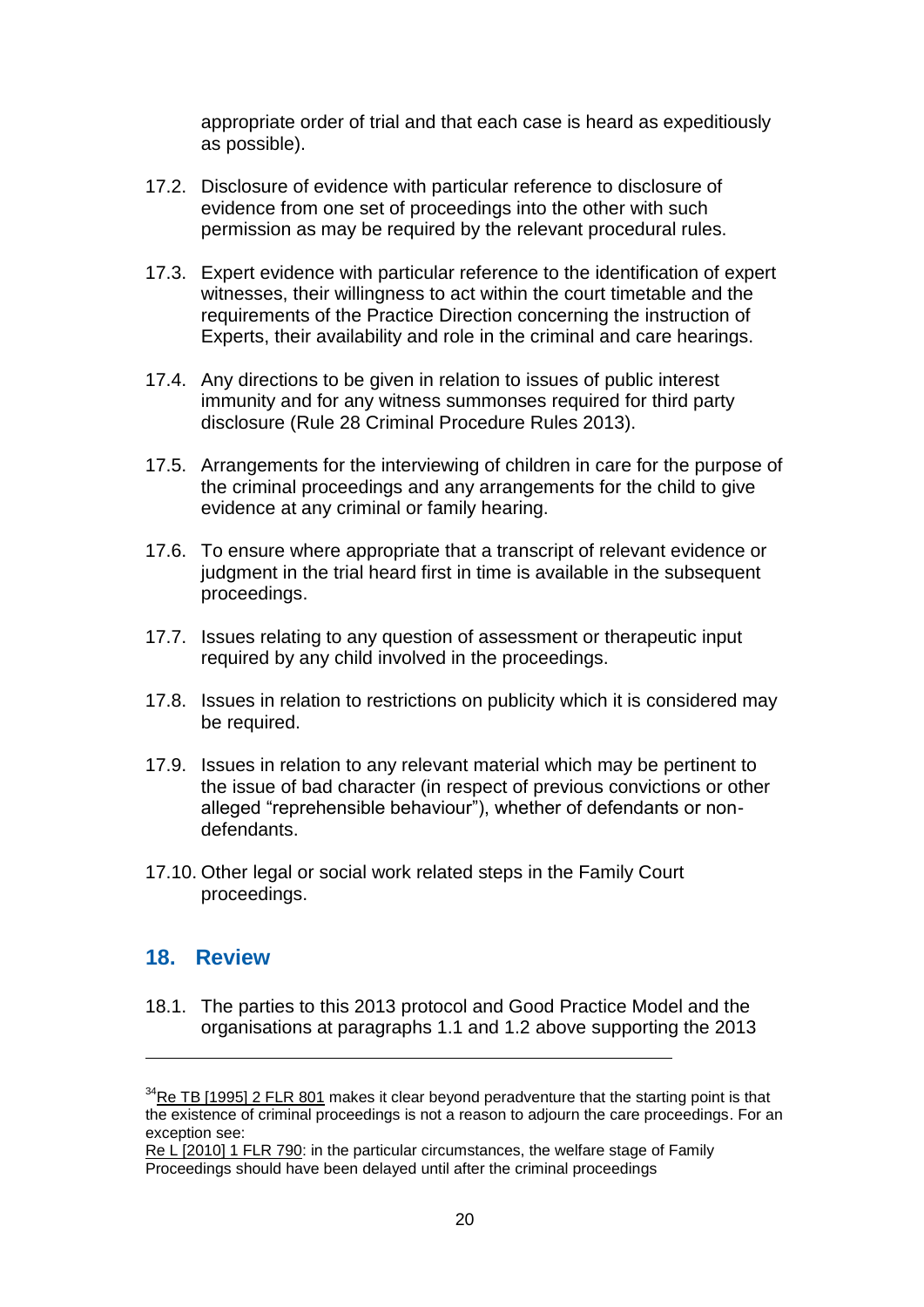protocol will continuously review and monitor the operation of the provisions. The protocol will be subject to a formal review 12 months after the date of implementation.

## <span id="page-21-0"></span>**19. Local Protocols**

- 19.1. Local agencies should agree and adopt a local protocol to give effect to this 2013 protocol signed by the Crown Court Resident Judges, Designated Family Judges, Police Forces, CPS and Local Authorities in each CPS Area. A local protocol must not depart from the requirements of the PLO and must require that orders used are in the form of Annex H and Annex I.
- 19.2. Each Police Force signatory to the local protocol will provide on the form at Annex A details of a suitable single point of contact (SPOC) for the receipt by secure email of the Annex D disclosure request from the Local Authority.
- 19.3. Each Local Authority signatory to the local protocol will provide on the form at Annex B details of a suitable single point of contact (SPOC) for the receipt by secure email of the Annex C disclosure request from the police.

# <span id="page-21-1"></span>**20. Signatories**

20.1. The following are signatories to the protocol:

Date of agreement: ………………………………….... **17 October 2013**

| <b>Senior Presiding Judge for England and Wales</b> | $\int$ m/ $\int$ |
|-----------------------------------------------------|------------------|
|                                                     |                  |

**President of the Family Division** The Rt. Hon Sir James Munby……………………………………………..

ku Strin

**Director of Public Prosecutions, Crown Prosecution Service** Keir Starmer QC……………………………………………………………..

The following support the protocol:

**Association of Chief Police Officers, Association of Directors of Children Services, Association of Independent Local Safeguarding Children Board Chairs, Department for Education, HM Courts & Tribunals Service, Local Government Association, Welsh Government.**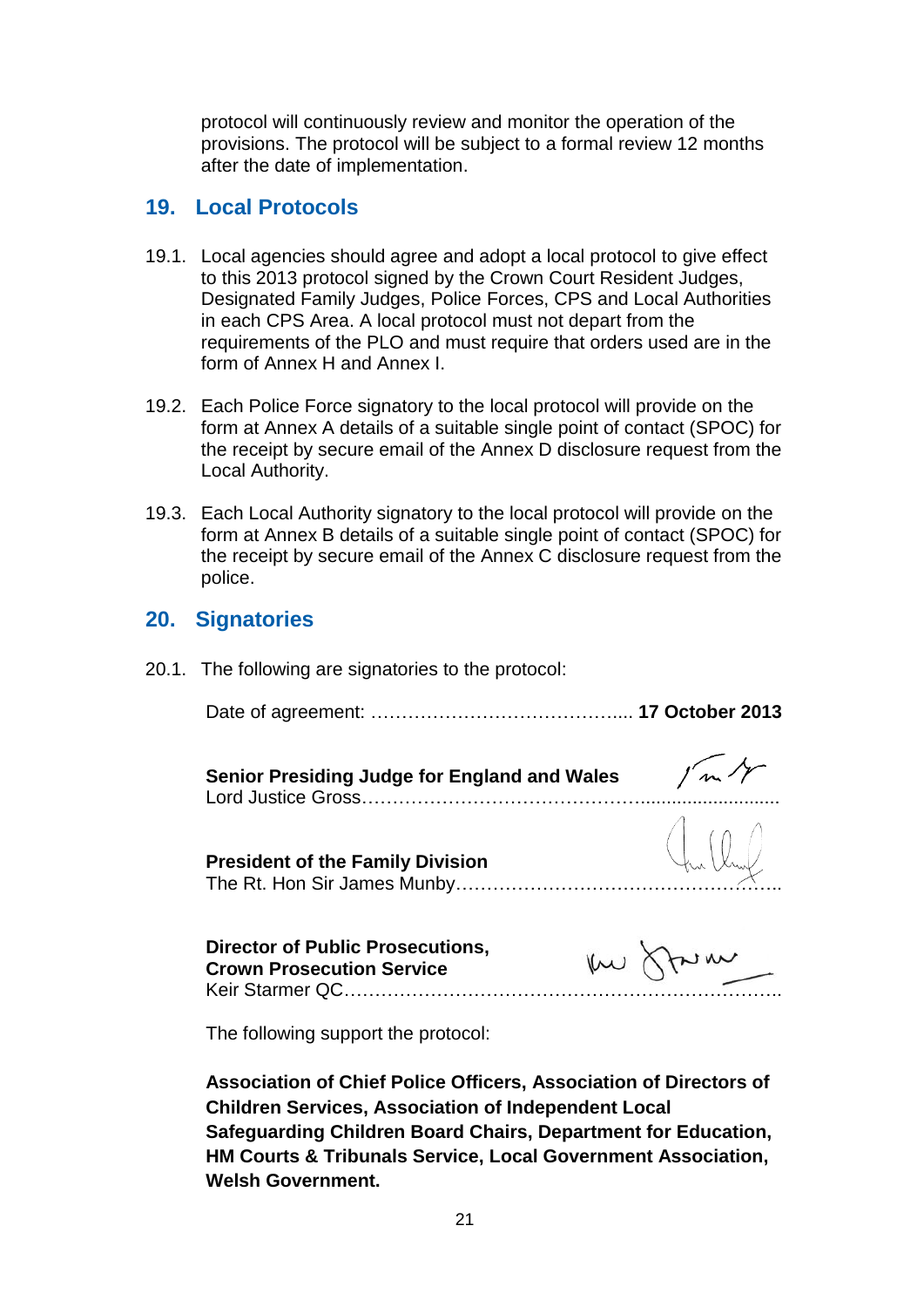# <span id="page-22-0"></span>**Annexes**

# <span id="page-22-1"></span>**Annex A - Details of single points of contact within police forces**

| <b>Police force:</b> | <b>Police force:</b> |
|----------------------|----------------------|
| Name:                | Name:                |
| Tel:                 | Tel:                 |
| Fax:                 | Fax:                 |
| Secure email:        | Secure email:        |
| <b>Police force:</b> | <b>Police force:</b> |
| Name:                | Name:                |
| Tel:                 | Tel:                 |
| Fax:                 | Fax:                 |
| Secure email:        | Secure email:        |
| <b>Police force:</b> | Police force:        |
| Name:                | Name:                |
| Tel:                 | Tel:                 |
| Fax:                 | Fax:                 |
| Secure email:        | Secure email:        |
| <b>Police force:</b> | <b>Police force:</b> |
| Name:                | Name:                |
| Tel:                 | Tel:                 |
| Fax:                 | Fax:                 |
| Secure email:        | Secure email:        |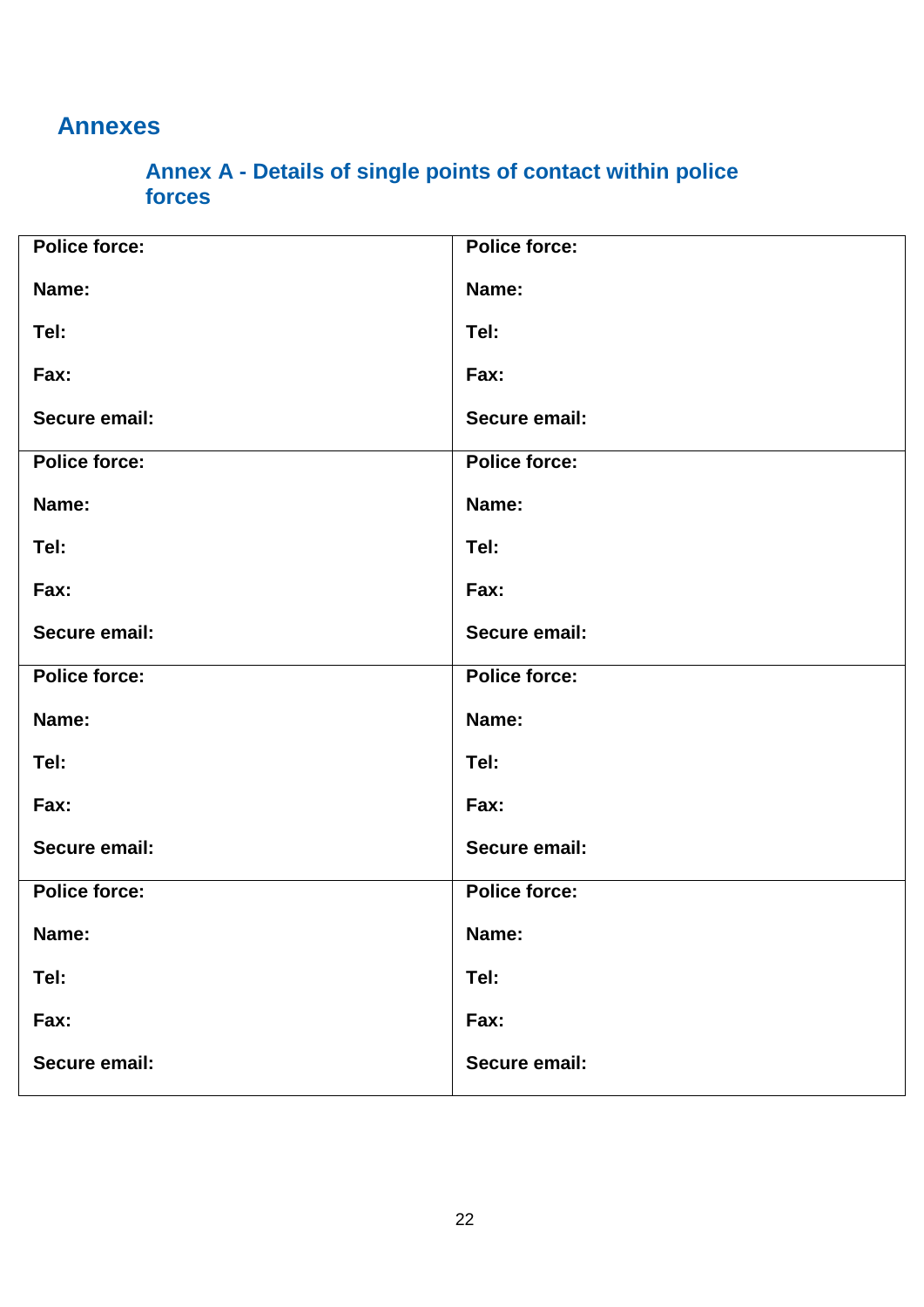| <b>Local Authority:</b> | <b>Local Authority:</b> |
|-------------------------|-------------------------|
| Name:                   | Name:                   |
| Tel:                    | Tel:                    |
| Fax:                    | Fax:                    |
| Secure email:           | Secure email:           |
| <b>Local Authority:</b> | <b>Local Authority:</b> |
| Name:                   | Name:                   |
| Tel:                    | Tel:                    |
| Fax:                    | Fax:                    |
| Secure email:           | Secure email:           |
| <b>Local Authority:</b> | <b>Local Authority:</b> |
| Name:                   | Name:                   |
| Tel:                    | Tel:                    |
| Fax:                    | Fax:                    |
| Secure email:           | Secure email:           |
| <b>Local Authority:</b> | <b>Local Authority:</b> |
| Name:                   | Name:                   |
| Tel:                    | Tel:                    |
| Fax:                    | Fax:                    |
| Secure email:           | Secure email:           |

# <span id="page-23-0"></span>**Annex B - Details of single points of contact within local authority legal departments**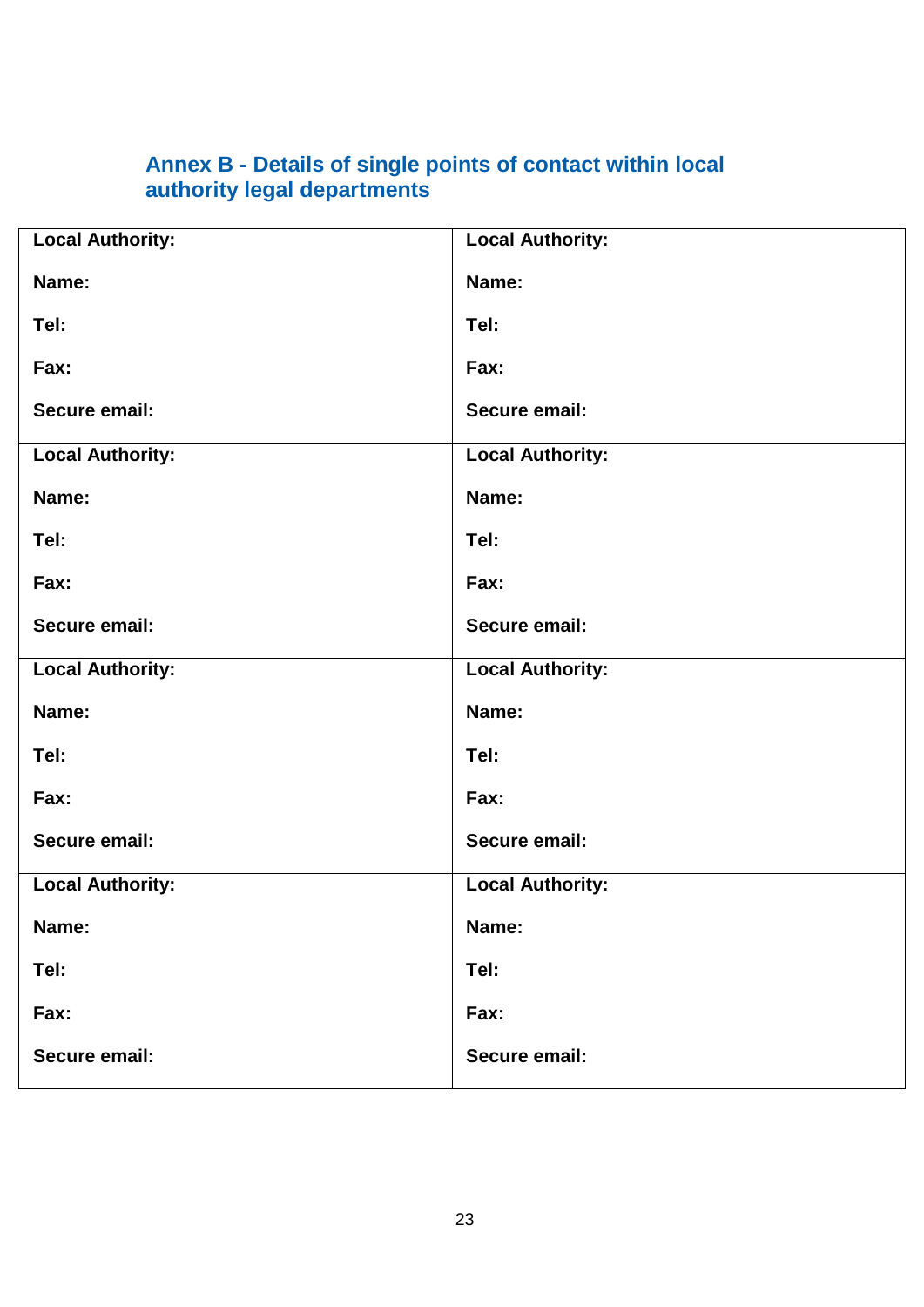# <span id="page-24-0"></span>**Annex C - Protection of children: request for disclosure of material**

| 1. The Police are conducting a criminal investigation into<br>allegations made against the following individuals:-                                                                                                                                                                                      |  |                                                                 |  |
|---------------------------------------------------------------------------------------------------------------------------------------------------------------------------------------------------------------------------------------------------------------------------------------------------------|--|-----------------------------------------------------------------|--|
| <b>NAME:</b>                                                                                                                                                                                                                                                                                            |  |                                                                 |  |
| <b>ADDRESS:</b>                                                                                                                                                                                                                                                                                         |  |                                                                 |  |
| <b>DATE OF</b><br><b>BIRTH:</b>                                                                                                                                                                                                                                                                         |  |                                                                 |  |
| 2. The circumstances of the allegations are as follows:<br>appropriate)                                                                                                                                                                                                                                 |  | (Attach case summary, key witness statements, expert reports as |  |
|                                                                                                                                                                                                                                                                                                         |  |                                                                 |  |
|                                                                                                                                                                                                                                                                                                         |  | 3. Details of child/ children involved in the allegations       |  |
| <b>Name</b>                                                                                                                                                                                                                                                                                             |  |                                                                 |  |
| <b>Address</b>                                                                                                                                                                                                                                                                                          |  |                                                                 |  |
| Date of Birth                                                                                                                                                                                                                                                                                           |  |                                                                 |  |
| <b>Relationship to</b><br>offender<br>(s)                                                                                                                                                                                                                                                               |  |                                                                 |  |
| <b>Victim or</b><br>witness                                                                                                                                                                                                                                                                             |  |                                                                 |  |
| <b>Social worker</b>                                                                                                                                                                                                                                                                                    |  |                                                                 |  |
| School(s)<br>attended<br>(with<br>dates)                                                                                                                                                                                                                                                                |  |                                                                 |  |
| 4. I believe that your Authority may hold the following material<br>relating to the alleged offender(s) or the above child/<br>children which may be relevant to my investigation.<br>[Describe material in precise detail, specify relevant time periods, relevant<br>addresses, schools attended etc] |  |                                                                 |  |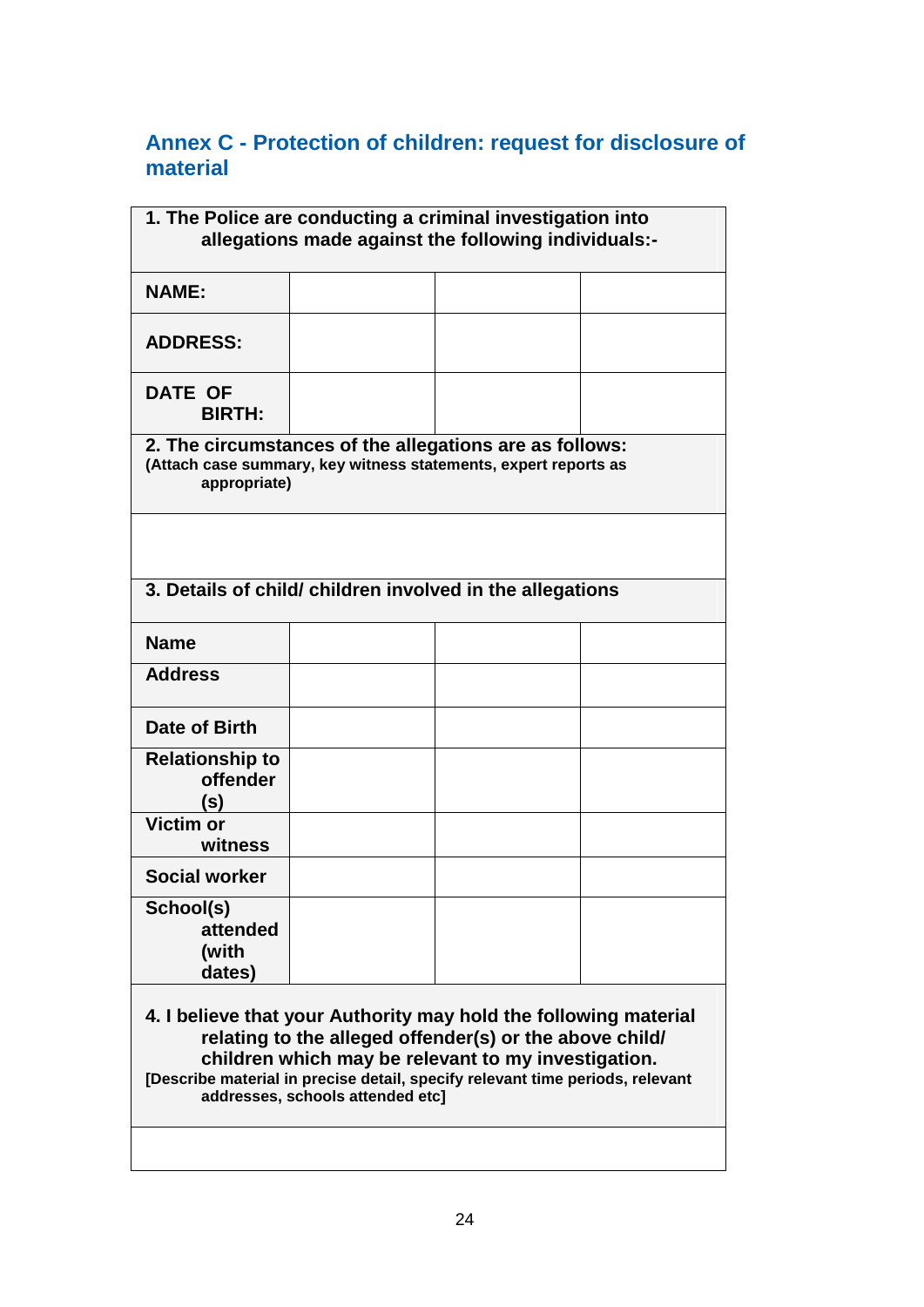| Any material obtained by us will be treated as sensitive and dealt with in accordance with Criminal<br>Procedure and Investigations Act 1996. In accordance with paragraph 3.5 Code of Practice<br>CPIA, we are under a duty to pursue all reasonable lines of inquiry, whether these point<br>towards or away from the suspect. Such lines of enquiry include seeking access to the above<br>material which you may hold. Our investigation might be prejudiced or delayed if we are not<br>allowed access to the material. |  |  |  |  |
|------------------------------------------------------------------------------------------------------------------------------------------------------------------------------------------------------------------------------------------------------------------------------------------------------------------------------------------------------------------------------------------------------------------------------------------------------------------------------------------------------------------------------|--|--|--|--|
| In accordance with the  Area Protocol re exchange of information in child abuse cases, we would ask<br>that arrangements are made for us to examine the above material. Any material relating to<br>Family Court Proceedings must not be made available except with consent of the court or in<br>accordance with Family Procedure Rules 2010                                                                                                                                                                                |  |  |  |  |
| 5. In the circumstances of this investigation, it is important that<br>arrangements are made for us to examine the material by:                                                                                                                                                                                                                                                                                                                                                                                              |  |  |  |  |
| [Date]                                                                                                                                                                                                                                                                                                                                                                                                                                                                                                                       |  |  |  |  |
| Stage reached in investigation:<br><b>Please select</b>                                                                                                                                                                                                                                                                                                                                                                                                                                                                      |  |  |  |  |
| Date of next Court hearing:                                                                                                                                                                                                                                                                                                                                                                                                                                                                                                  |  |  |  |  |
| <b>Contact details for CPS prosecutor:</b>                                                                                                                                                                                                                                                                                                                                                                                                                                                                                   |  |  |  |  |
| Officer:<br><b>Police Station:</b><br>Date:                                                                                                                                                                                                                                                                                                                                                                                                                                                                                  |  |  |  |  |
| Tel:<br>Fax:<br><b>Secure Email:</b>                                                                                                                                                                                                                                                                                                                                                                                                                                                                                         |  |  |  |  |
| Is officer serving in child protection unit or paedophile unit?:<br><b>Please select</b>                                                                                                                                                                                                                                                                                                                                                                                                                                     |  |  |  |  |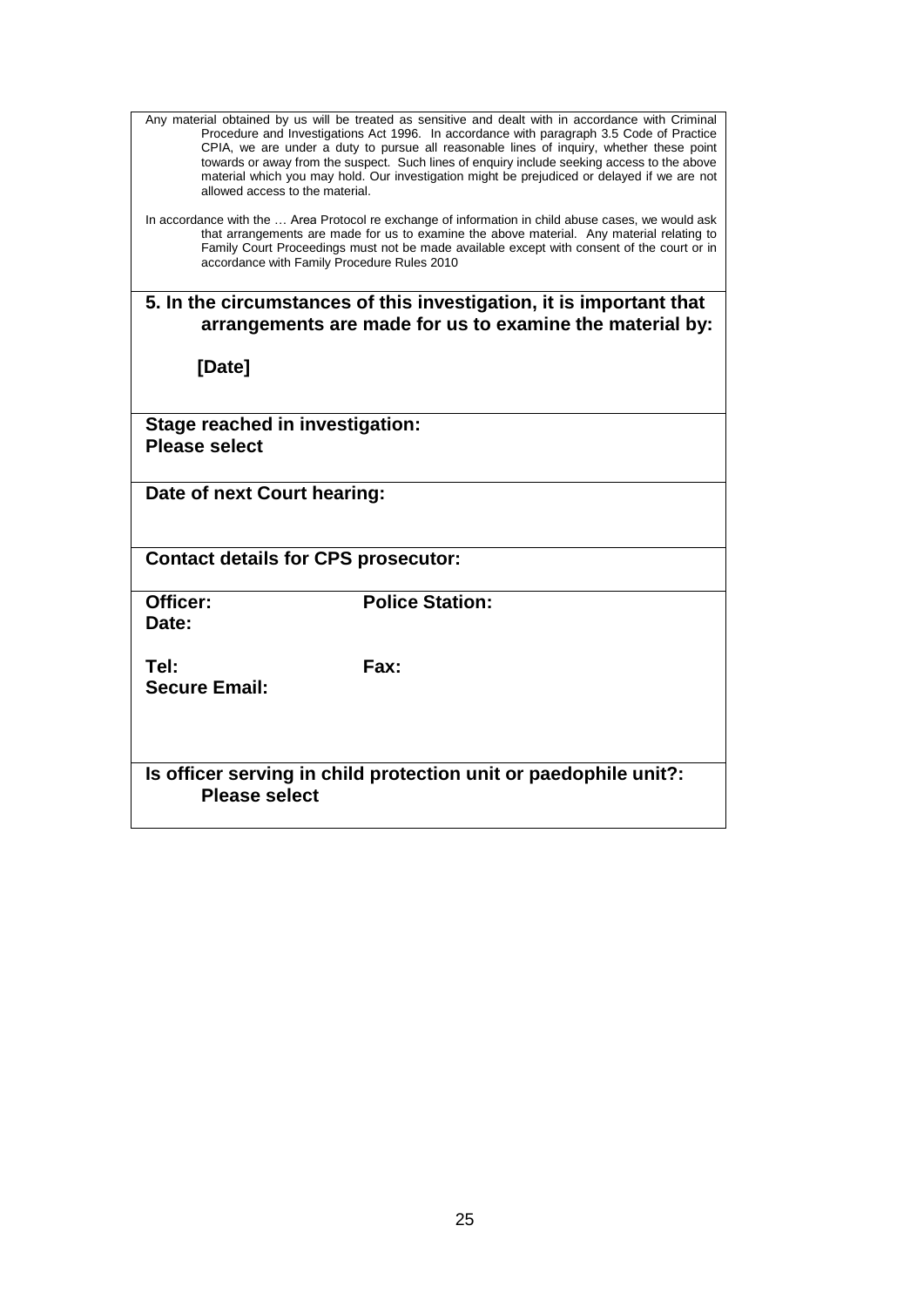# <span id="page-26-0"></span>**Annex D – Standard request form for disclosure of police information**

## **STANDARD REQUEST FORM FOR DISCLOSURE OF POLICE INFORMATION**

### **INCORPORATING POLICE REPLY**

[This form should be completed in accordance with the agreed protocol]

Police information will not be disclosed unless there are important considerations of public interest to justify departure from the general rule of confidentiality. These considerations include the protection of vulnerable members of society. The information below is provided on the strict understanding that such information is only for the current proceedings. It will be treated as confidential and will not be used for any other purpose.

| NEQUEST LUN INI UNIMATION                                              |                                                                                                                                                                                                                                   |  |
|------------------------------------------------------------------------|-----------------------------------------------------------------------------------------------------------------------------------------------------------------------------------------------------------------------------------|--|
| <b>Person Requesting</b><br><b>Information</b>                         | Name:<br><b>Job Title:</b><br><b>Telephone Number:</b><br><b>Secure Email:</b>                                                                                                                                                    |  |
| Date of Request                                                        |                                                                                                                                                                                                                                   |  |
| <b>Case Proceeding</b><br>at:<br>(if underway)                         | Please select                                                                                                                                                                                                                     |  |
| <b>Case No:</b>                                                        |                                                                                                                                                                                                                                   |  |
| Name of all parties<br>to proceedings and<br>legal<br>representatives: |                                                                                                                                                                                                                                   |  |
| <b>Next hearing date:</b>                                              |                                                                                                                                                                                                                                   |  |
| <b>Expert reports to be</b><br>prepared by:                            |                                                                                                                                                                                                                                   |  |
|                                                                        | Advance notice of family proceedings and any request [for information][to<br>indicate availability of] information should be made as soon as possible and at<br>least 10 working days before the relevant directions hearing date |  |
| Date Information is<br>required by:                                    |                                                                                                                                                                                                                                   |  |

## **REQUEST FOR INFORMATION**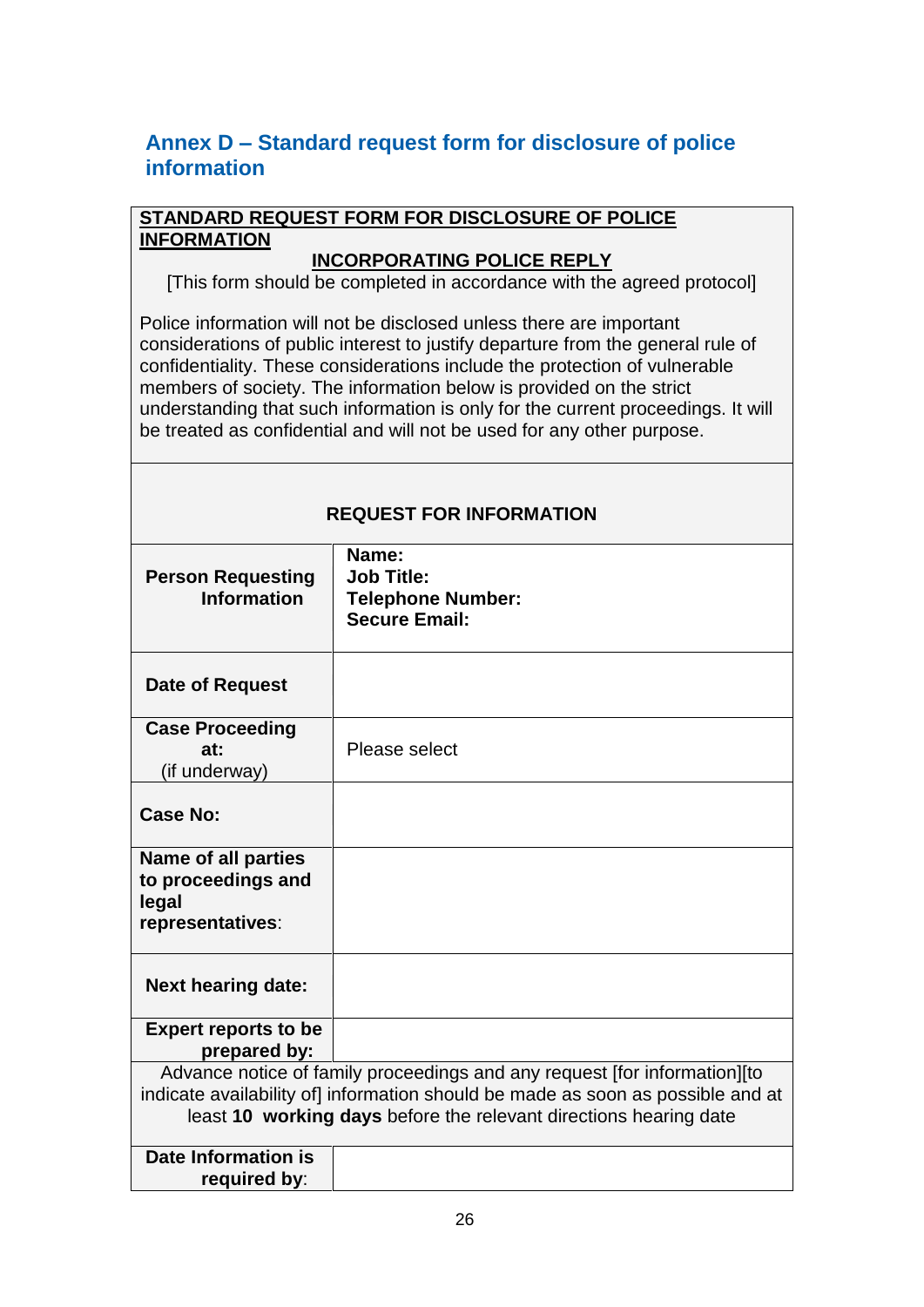|                                                                                                                                                                        | Information should be received at least 5 clear<br>working days before the hearing date |                                                             |                                                                     |
|------------------------------------------------------------------------------------------------------------------------------------------------------------------------|-----------------------------------------------------------------------------------------|-------------------------------------------------------------|---------------------------------------------------------------------|
| <b>Purpose of the</b><br><b>Information</b>                                                                                                                            | Please select                                                                           |                                                             |                                                                     |
| <b>Request for</b><br><b>Disclosure of</b><br><b>Material held</b><br>by                                                                                               |                                                                                         |                                                             |                                                                     |
|                                                                                                                                                                        |                                                                                         | <b>INFORMATION REQUESTED ABOUT THE FOLLOWING PERSON(S):</b> |                                                                     |
| 1. NAME (Alleged<br>perpetrator(s)):                                                                                                                                   |                                                                                         | DoB:                                                        | <b>Address:</b>                                                     |
|                                                                                                                                                                        |                                                                                         | DoB:                                                        | <b>Address:</b>                                                     |
| <b>2. NAME OF OTHER</b><br><b>PARTY/PARENT [if</b><br>applicable]:                                                                                                     |                                                                                         |                                                             |                                                                     |
|                                                                                                                                                                        |                                                                                         |                                                             |                                                                     |
| 3. NAME(S) OF RELEVANT<br><b>CHILD(REN) /(ALLEGED</b><br>VICTIM(S)):                                                                                                   |                                                                                         | DoB:                                                        | <b>RELATIONSHIP TO</b><br><b>ALLEGED</b><br><b>PERPETRATO</b><br>R: |
| $\mathbf 1$ .<br>2.<br>3.                                                                                                                                              |                                                                                         | 1.<br>2.<br>3.                                              | 1.<br>2.<br>3.                                                      |
| 4. BRIEF DETAILS (INCLUDING DATE AND PLACE) OF THE<br>CIRCUMSTANCES OF THE INCIDENT(S) IN RESPECT OF WHICH<br><b>FAMILY PROCEEDINGS ARE BEING TAKEN /CONTEMPLATED:</b> |                                                                                         |                                                             |                                                                     |
|                                                                                                                                                                        |                                                                                         |                                                             |                                                                     |
| <b>4. CRIME REFERENCE</b><br><b>NUMBER</b><br><b>5. NAME &amp; COLLAR</b>                                                                                              |                                                                                         |                                                             |                                                                     |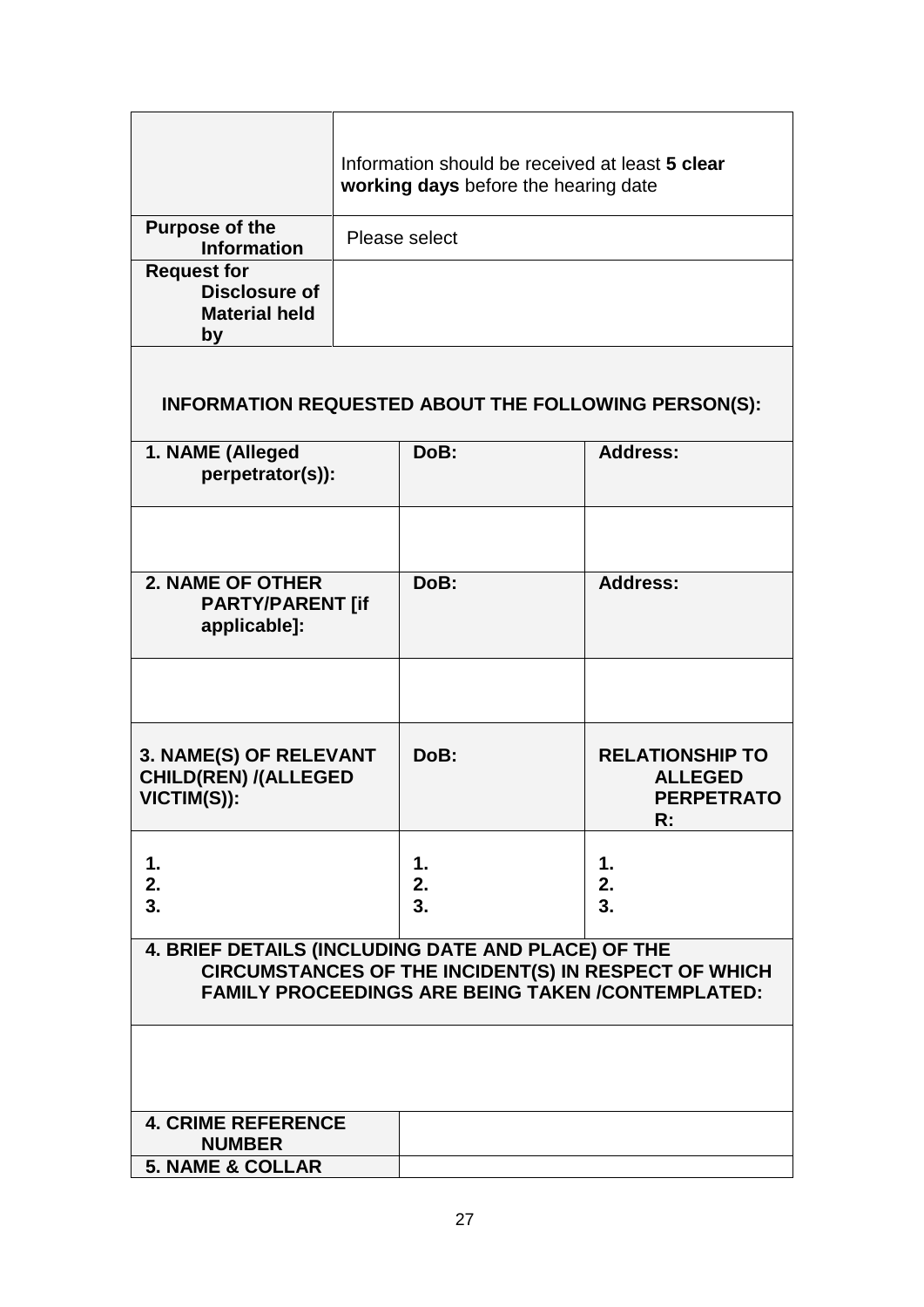| <b>NUMBER OF</b>  |
|-------------------|
| <b>OFFICER(S)</b> |

## **6. BRIEF DETAILS (INCLUDING DATE AND PLACE) OF THE SPECIFIC INCIDENT(S) UPON WHICH INFORMATION IS SOUGHT:**

| 7. NATURE OF THE DOCUMENTS, RECORDS OR OTHER<br><b>EVIDENTIAL MATERIAL REQUESTED AND ITS</b> | <b>Disclosure</b><br><b>Available?</b> |
|----------------------------------------------------------------------------------------------|----------------------------------------|
| RELEVANCE TO THE CIVIL/FAMILY PROCEEDINGS                                                    | (Police to                             |
| <b>NOTED ABOVE:</b> (List documents with as much                                             | <b>CO</b>                              |
| particularity as possible e.g. father's interview, mother's                                  | mpl                                    |
| statement, sister's video interview, etc) Police to mark                                     | ete                                    |
| each one that is available now and complete section                                          | for                                    |
| 19 below for those that are not.                                                             | eac                                    |
|                                                                                              | h)                                     |

**8. AN INDICATION OF THE PROPOSED DIRECTIONS FOR DISCLOSURE LIKELY TO BE MADE (INCLUDING THE DATE BY WHICH ACTUAL DOCUMENTS WILL BE REQUIRED):** (list directions or attach draft order for directions)

**9. WHETHER AND IF SO WHAT DATE HAS BE FIXED FOR ANY Please select AND WHETHER THE OFFICER(S) INVOLVED IS LIKELY TO BE REQUIRED TO GIVE EVIDENCE AND Please select , Please select, OFFICER(S) Please select.**

| <b>NAME OF PERSON MAKING</b><br>∣ REQUEST: I |  |
|----------------------------------------------|--|
| <b>ON BEHALF OF:</b>                         |  |
| (NAME OF                                     |  |
| <b>PARTY/ORGANISATION ETC)</b>               |  |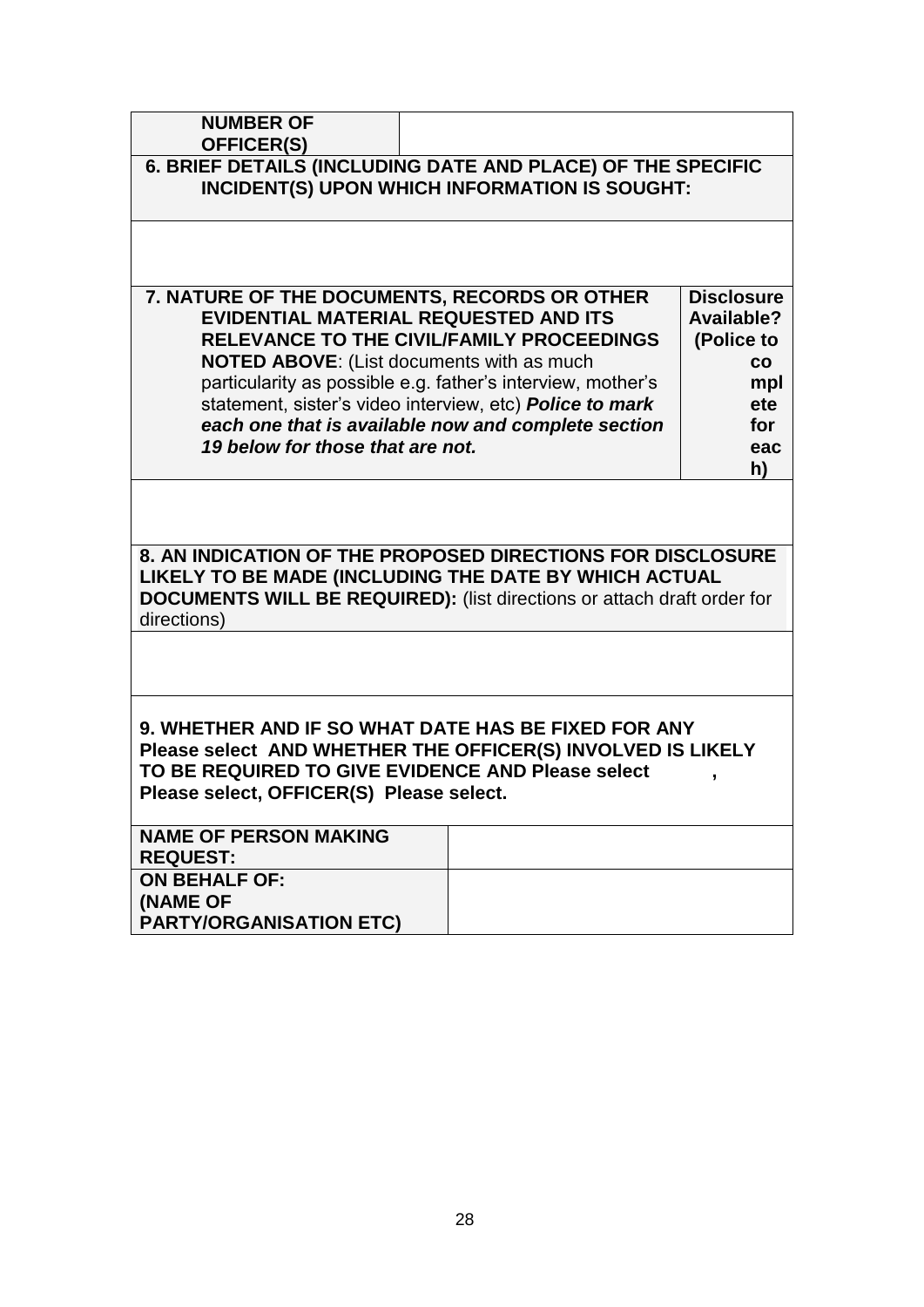# <span id="page-29-0"></span>**Annex E – Protection of children: notice to local authority from prosecutor that material satisfies CPIA disclosure test**

## **PROTECTION OF CHILDREN: NOTICE TO LOCAL AUTHORITY FROM PROSECUTOR THAT MATERIAL SATISFIES CPIA DISCLOSURE TEST**

You will be aware that the police have recently examined material held by your Authority in the following proceedings:-

|                          | <b>NAME</b> | <b>DATE OF</b><br><b>BIRTH</b> |
|--------------------------|-------------|--------------------------------|
| <b>Lead Defendant</b>    |             |                                |
| <b>Lead Child victim</b> |             |                                |

I have received the material in accordance with Criminal Procedure and Investigations Act 1996. Please note that in accordance with Section 3 CPIA, the following material falls for disclosure to the defence because it is capable of undermining the prosecution case or assisting the case for the accused.

| <b>Document</b><br><b>Reference</b> | <b>Description</b> | <b>Reason why</b><br>disclosable |
|-------------------------------------|--------------------|----------------------------------|
|                                     |                    |                                  |
|                                     |                    |                                  |
|                                     |                    |                                  |

I would be grateful if you would indicate in respect of each item listed above whether a) you have no objections to disclosure, b) you have no objections to disclosure subject to appropriate editing, c) you object to disclosure (in which case I will not make disclosure subject to any Court order).

I would be grateful if you could reply by

| . .<br>__          |                    |
|--------------------|--------------------|
| <b>Prosecutor:</b> | Name:              |
|                    | Telephone:<br>Fax: |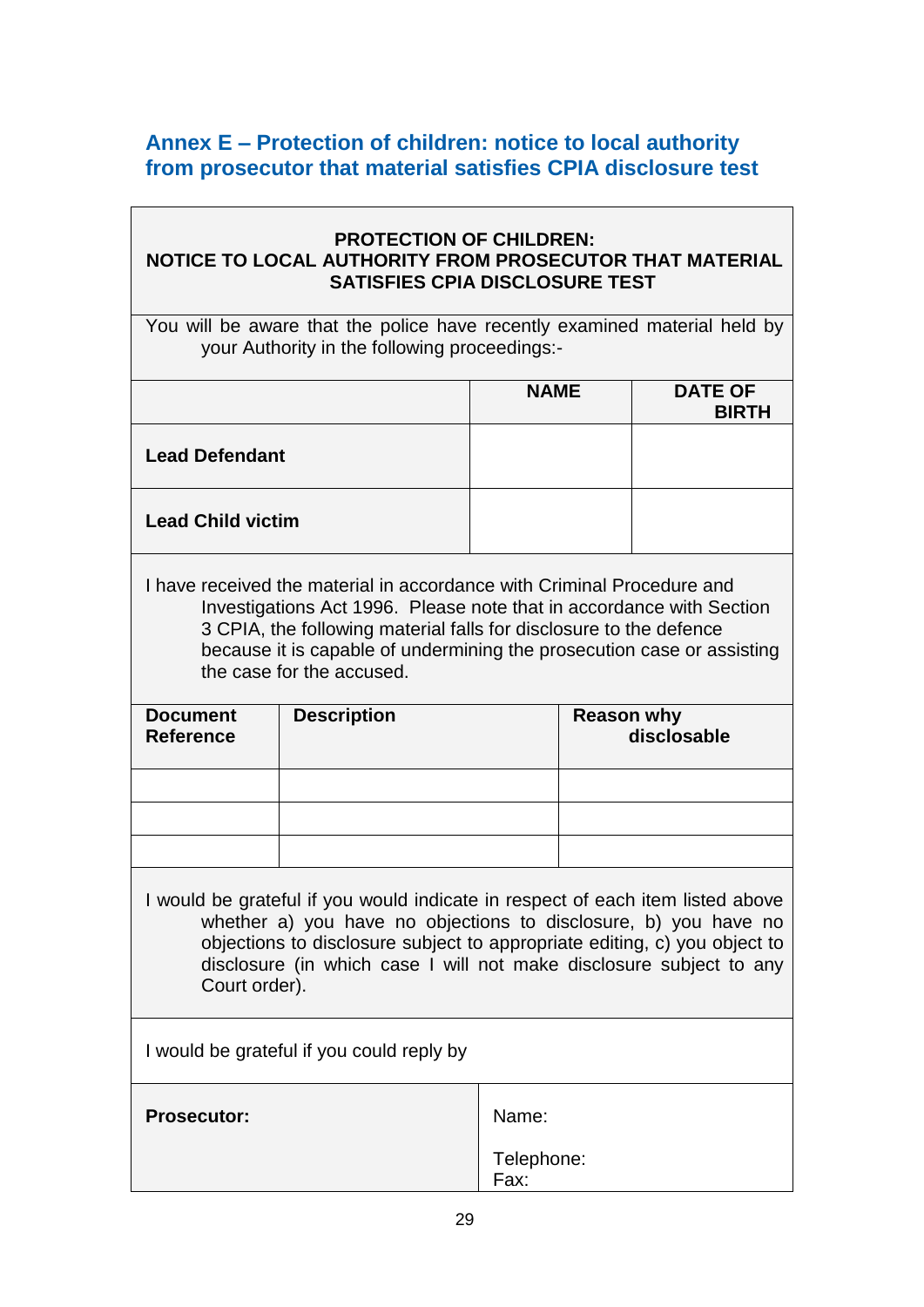|       | Secure Email: |
|-------|---------------|
| Date: |               |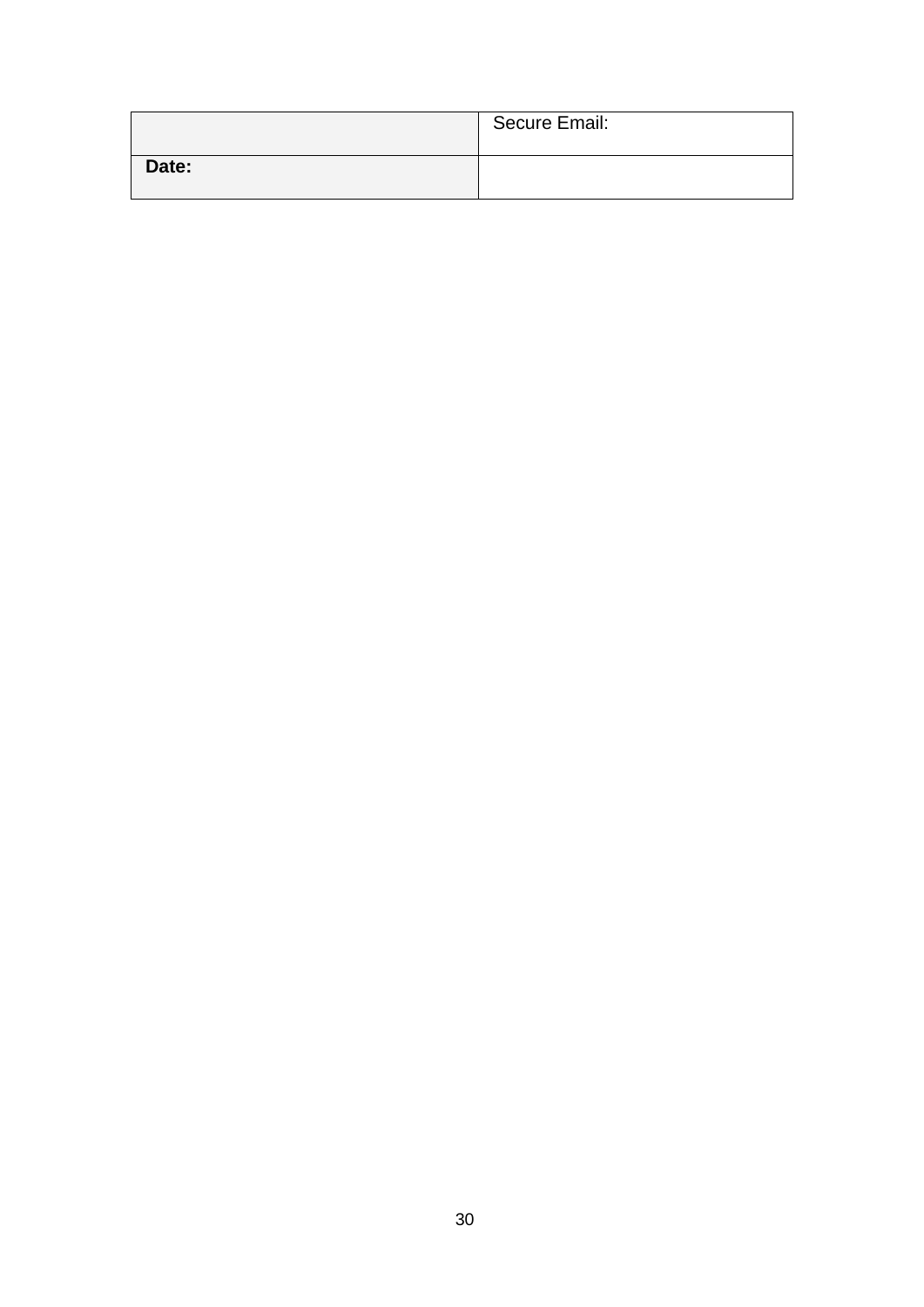# <span id="page-31-0"></span>**Annex F – Protection of children notice from local authority: representations on disclosure**

| <b>PROTECTION OF CHILDREN</b><br><b>NOTICE TO PROSECUTOR FROM LOCAL AUTHORITY:</b><br><b>REPRESENTATIONS ON DISCLOSURE</b>                                                                                                                                          |                                              |  |  |
|---------------------------------------------------------------------------------------------------------------------------------------------------------------------------------------------------------------------------------------------------------------------|----------------------------------------------|--|--|
| I thank you for your notice dated indicating that certain Local Authority<br>material satisfies the test for disclosure in Section 3 CPIA.                                                                                                                          |                                              |  |  |
| I have the following representation in respect of proposed disclosure to the<br>defence.                                                                                                                                                                            |                                              |  |  |
| (Indicate in respect of each item a) that disclosure is agreed b) that<br>is agreed subject to editing (specify where<br>disclosure<br>appropriate) c) that disclosure is not agreed, with reasons e.g.<br>absence of consent from person to whom document relates) |                                              |  |  |
| Disclosure is agreed<br>a)                                                                                                                                                                                                                                          |                                              |  |  |
| <b>Item</b>                                                                                                                                                                                                                                                         | <b>Comment</b>                               |  |  |
|                                                                                                                                                                                                                                                                     |                                              |  |  |
| b)                                                                                                                                                                                                                                                                  | Disclosure is agreed subject to editing      |  |  |
| <b>Item</b>                                                                                                                                                                                                                                                         | <b>Comment</b>                               |  |  |
|                                                                                                                                                                                                                                                                     |                                              |  |  |
| <b>Disclosure is not agreed</b><br>c)                                                                                                                                                                                                                               |                                              |  |  |
| <b>Item</b>                                                                                                                                                                                                                                                         | <b>Comment</b>                               |  |  |
|                                                                                                                                                                                                                                                                     |                                              |  |  |
| <b>Representative of Local Authority:</b><br><b>Choose Local Authority</b>                                                                                                                                                                                          | Name:<br>Telephone:<br>Fax:<br>Secure Email: |  |  |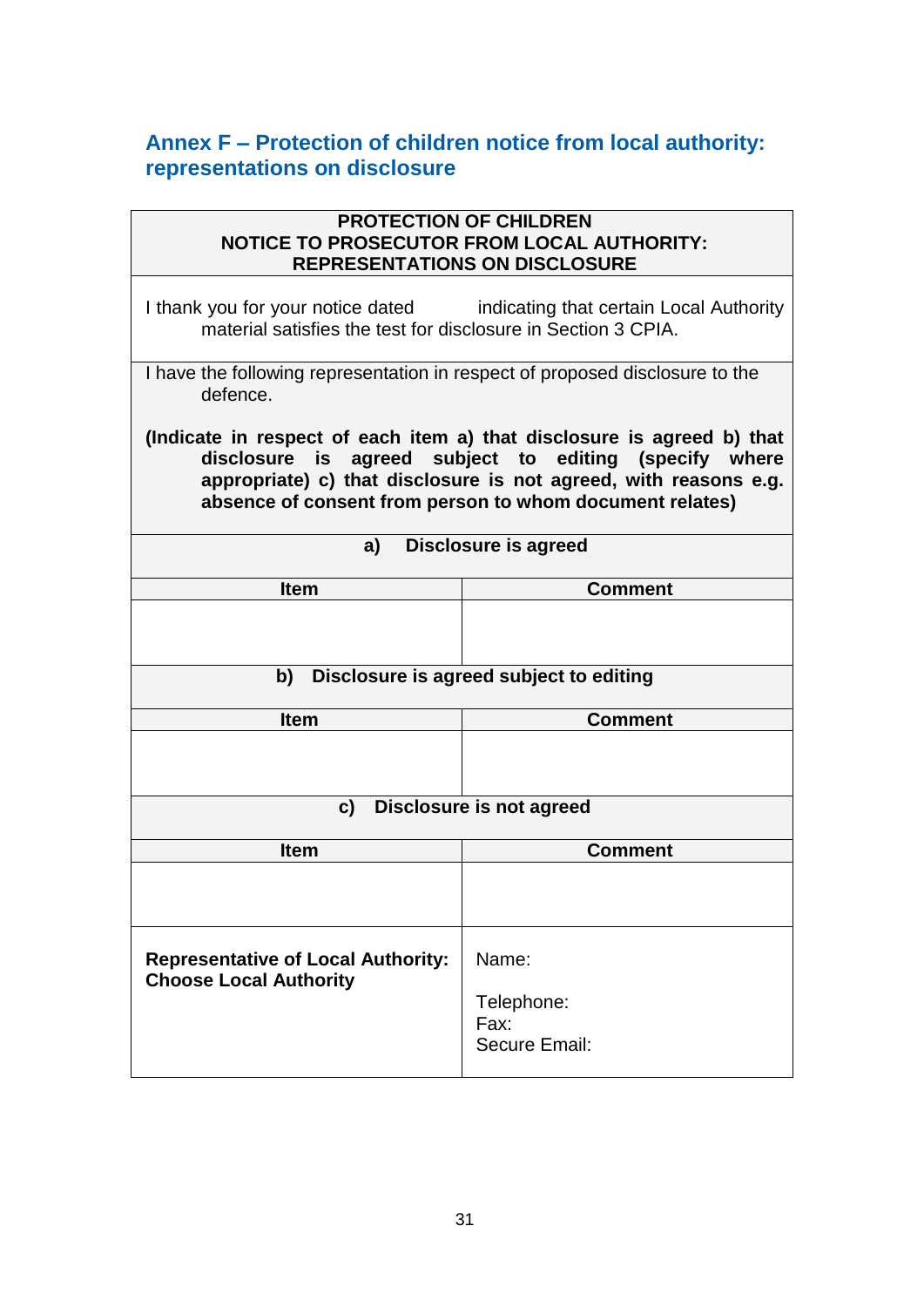# <span id="page-32-0"></span>**Annex G – Video- taped evidence of a child witness confidentiality undertaking**

UPON { Solicitor } ……………………………………….. undertaking

1 Not to cause or permit any further copies to be made of the tapes\*

2 To keep the tapes in a locked, secure container when not in use or in transit

3 To use his/her best endeavours to ensure that the tapes are kept within the personal custody of a single adult when in transit and not to deliver the tape to the Post Office or any commercial carrier

4 To release the tapes only to:

- (1) Counsel instructed in the case
- (2) any expert authorised by the court to prepare a report for use by the court
- (3) any other person only with the leave of the court

5 To require any person to whom the tape is released to sign a form of undertaking in the same terms as this undertaking.

6 To use his/her best endeavours to obtain the return of the tapes to his/her personal possession within 28 days of its release to any person

7 To permit his/her client to view the tapes only at his/her professional premises and in his/her presence

8 To permit other parties to the proceedings to view the tapes in the presence of that party's legal advisor at the professional premises of one of the parties' legal advisor

9 To return the tapes to the police, or arrange for the secure and confidential destruction thereof, forthwith upon his/her ceasing to be instructed in this matter and in any event on closure of the case

10 To keep a written record of the name of any person allowed access to the tapes and the date of such access

\*except for those listed in clause 5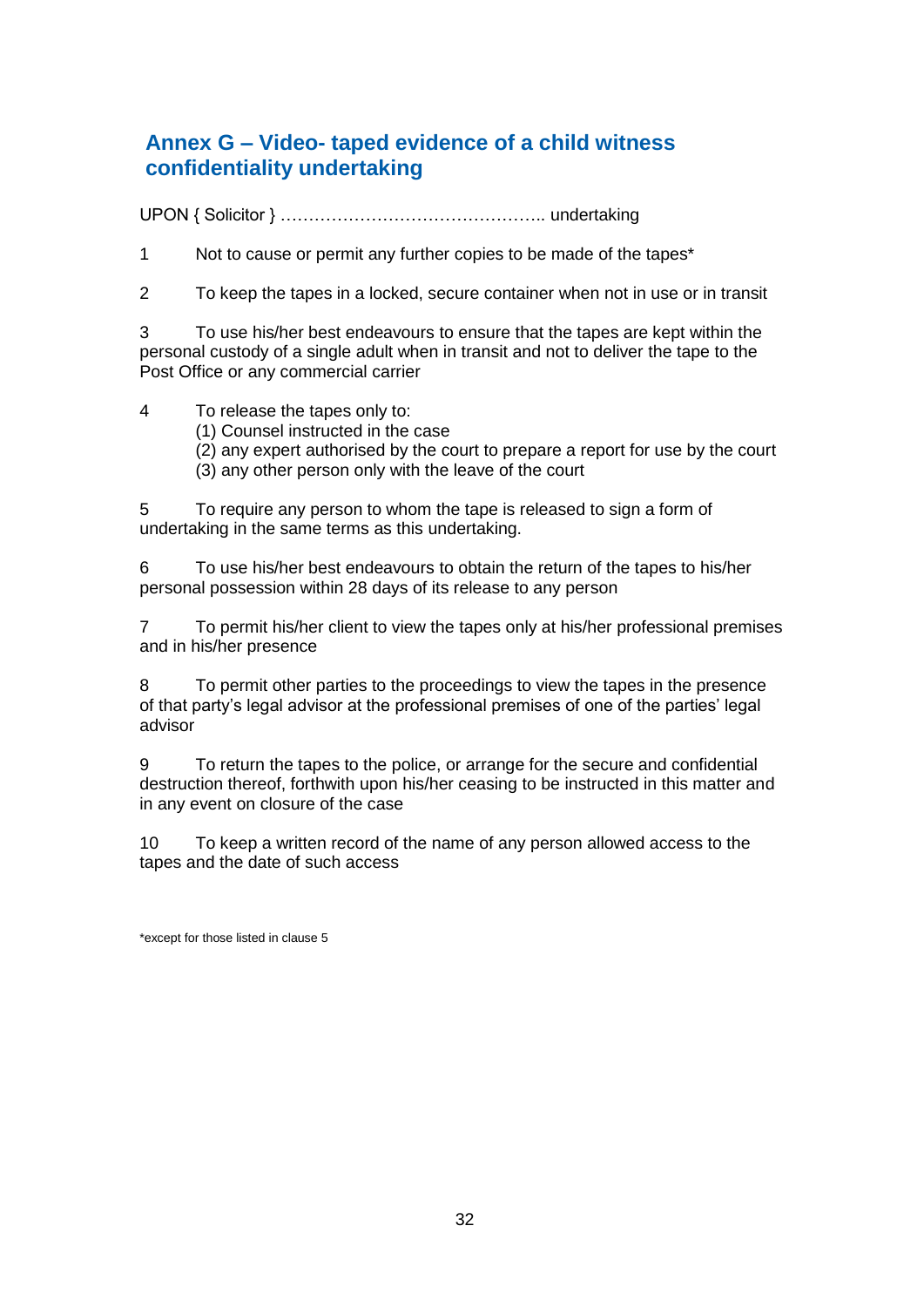#### Schedule of persons that have viewed the tapes in accordance with this undertaking

| <b>Description of</b><br>tape (inc id-<br>number) | By whom | In presence of<br>(where relevant) | Date seen<br>/released | <b>Date</b><br>returned | <b>Under-</b><br>taking<br>given |
|---------------------------------------------------|---------|------------------------------------|------------------------|-------------------------|----------------------------------|
|                                                   |         |                                    |                        |                         |                                  |
|                                                   |         |                                    |                        |                         |                                  |
|                                                   |         |                                    |                        |                         |                                  |
|                                                   |         |                                    |                        |                         |                                  |

| Signed:                                                        | Date: |
|----------------------------------------------------------------|-------|
| Taped returned to custody of the police/ securely destroyed on |       |
|                                                                | Date: |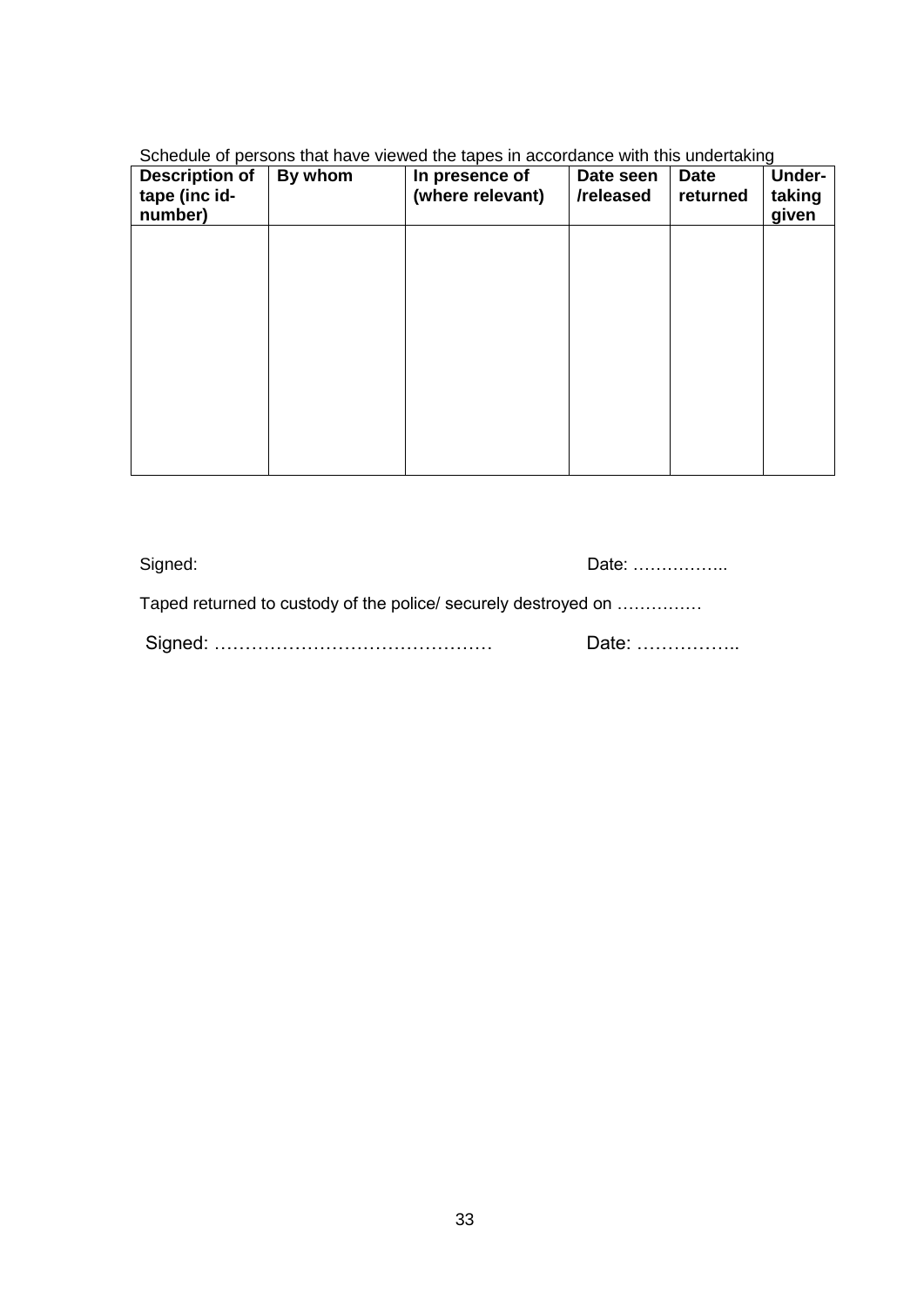## <span id="page-34-0"></span>**Annex H – Disclosure direction to police**



**In the Court No: Sitting at [Place]** 

**The Children Act 1989** 

**The Protocol concerning the disclosure of information in cases of alleged child abuse and linked criminal and care directions hearings dated [dd/mm] 2013 ("The Protocol")**

**The Marriage/Civil Partnership/Relationship/Family of XX and YY The Children AA (a boy/girl born on dd/mm/yyyy) BB (a boy/girl born on dd/mm/yyyy) CC (a boy/girl born on dd/mm/yyyy)** 

*Adapt as appropriate*

After hearing *[name the advocate(s) who appeared]*…. After consideration of the documents lodged by the Parties

#### **ORDER MADE BY [NAME OF JUDGE] ON [DATE] SITTING IN OPEN COURT/PRIVATE**

#### **The Parties**

1. The applicant is XX ("The Local Authority") The respondent is YY The second respondent is ZZ *Specify if any party acts by a litigation friend* The third respondent is AA (acting by his/her guardian FF) The third respondent is BB (acting by his/her guardian FF) The fourth respondent is CC (acting by his/her guardian FF) *Delete or Adapt as appropriate*

#### **Recitals**

- 2. This is an order for information to be provided to this court by the [*name of police force*].
- 3. The reason that this request for information is made is *[specify].*
- 4. This order was made at a hearing [without notice]/[on short informal notice] to the [*name of police force*]. The reason why the order was made [without notice]/[on short informal notice] to the [*name of police force*] was [set out].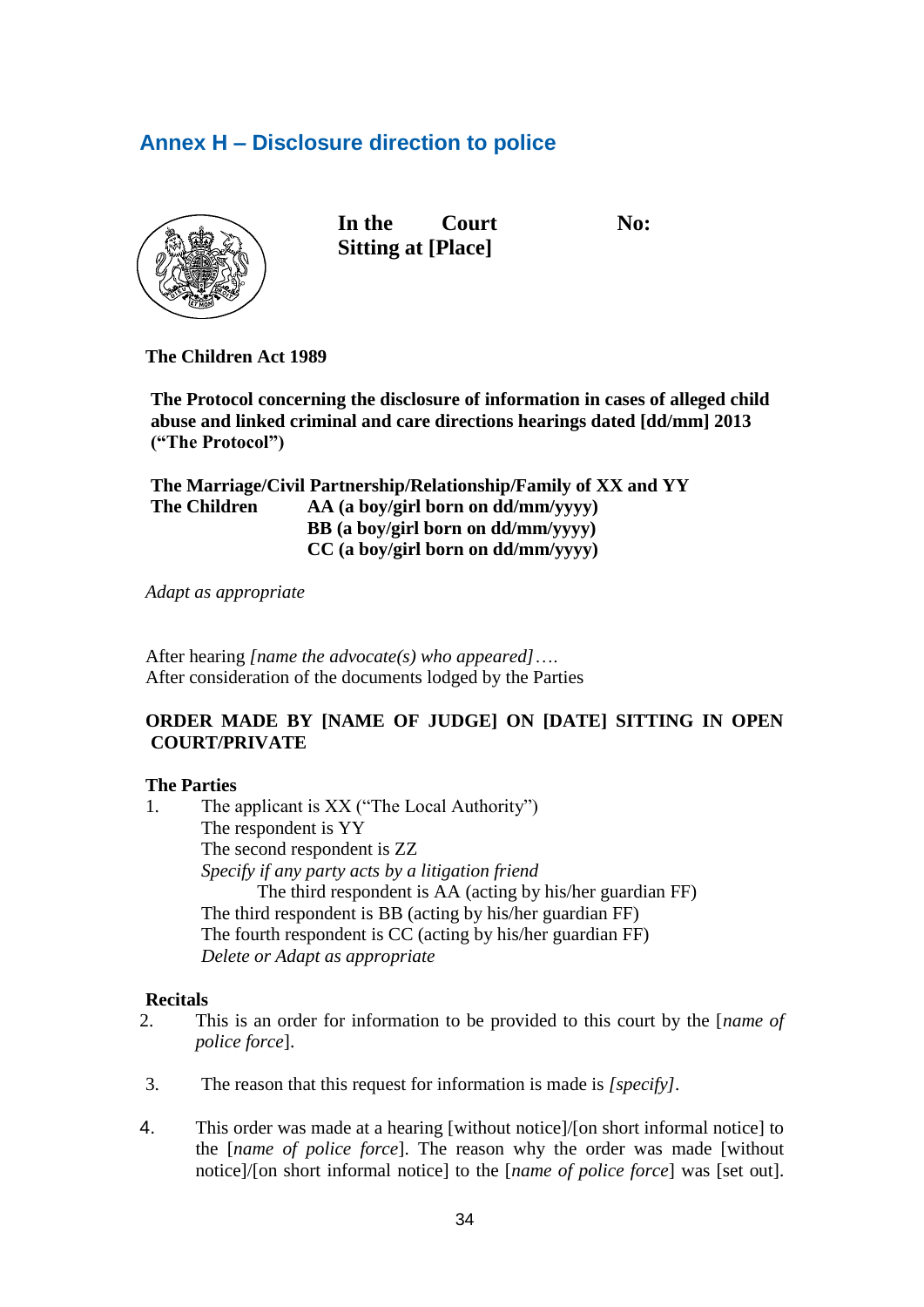The [*name of police force*] has the right to apply to the court to vary or discharge the order – see **"The right to seek variation or discharge of this order"** below

## **IT IS ORDERED (BY CONSENT):**

5. The [Commissioner of the Metropolitan Police] / [Chief Constable of [*name*] Police] shall by 16:00 on [*date no sooner than 28 days from the date of the order]* disclose to the Local Authority the following information:

*The following are examples:*

- (a) Copies of police call out records and logs relating to [ ], date of birth [ ], and [ ], date of birth [ ], at [*address(es)*] between the dates of [ ] and  $\lceil \cdot \rceil$ .
- (b) Evidence relating to the allegations made by [ ] against [ ], date of birth [ ], of [*address*] including all statements made and photographs taken in connection with the allegations.
- (c) A copy of any video-taped interview of [ ], date of birth [ ], on [*date*] together with a copy of any transcript available of that interview when completed.
- (d) A copy of any audio-taped interview of [ ], date of birth [ ], on [*date*] together with a copy of any transcript available of that interview when completed.
- 6. The Local Authority [*or other named party*] shall serve a copy of this order on [*specify the relevant police officer*] together with a letter setting out in respect of the solicitors representing each party the full name of the firm, the full postal address, and the reference at that firm dealing with the matter giving his/her email address and direct telephone number.
- 7. The Local Authority [*or other named party*] shall file with this court and serve on the other parties the above evidence by 16:00 on [*date*].
- 8. The information when supplied may be used only for the purposes of these proceedings and must not be disclosed to any third party without the express permission of this court.

#### **The right to seek variation or discharge of this order**

9. *(Where the order was made on no, or short, notice)* The [Commissioner of the Metropolitan Police] / [Chief Constable of [*name*] Police] may apply for discharge or variation of this order, upon giving two clear business days' notice of the hearing to the parties, by 16:00 on [*date no later than 14 days from date of the order*].

Dated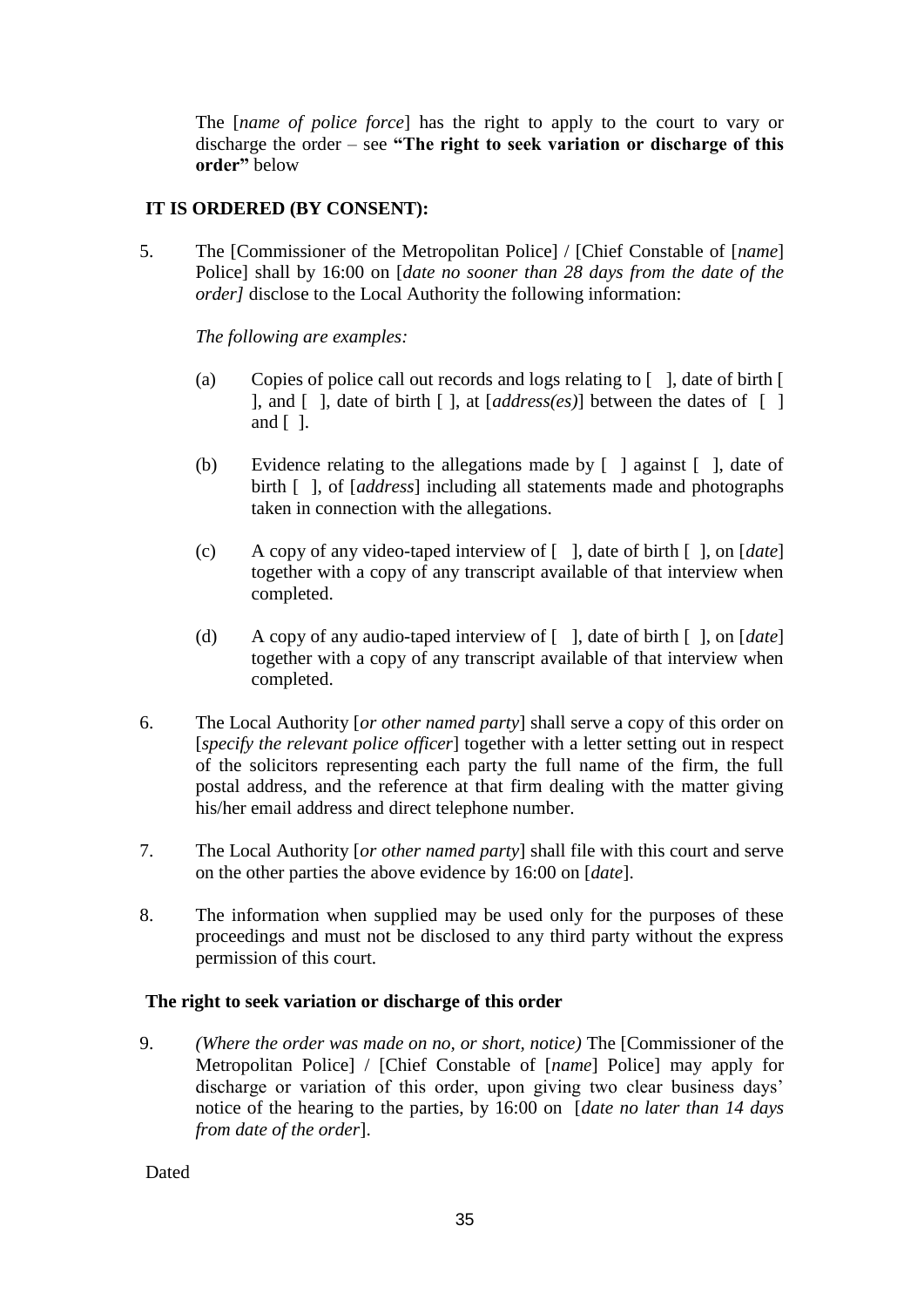## <span id="page-36-0"></span>**Annex I – Linked criminal and care directions**



**In the Court No: Sitting at [Place]** 

**The Children Act 1989** 

**The Protocol concerning the disclosure of information in cases of alleged child abuse and linked criminal and care directions hearings dated [dd/mm] 2013 ("The Protocol")**

**The Marriage/Civil Partnership/Relationship/Family of XX and YY The Children AA (a boy/girl born on dd/mm/yyyy) BB (a boy/girl born on dd/mm/yyyy)** 

**CC (a boy/girl born on dd/mm/yyyy)** 

*Adapt as appropriate*

After hearing *[name the advocate(s) who appeared]*…. After consideration of the documents lodged by the Parties

## **ORDER MADE BY [NAME OF JUDGE] ON [DATE] SITTING IN OPEN COURT/PRIVATE**

## **The Parties**

1. The applicant is XX ("The Local Authority") The respondent is YY The second respondent is ZZ *Specify if any party acts by a litigation friend* The third respondent is AA (acting by his/her guardian FF) The third respondent is BB (acting by his/her guardian FF) The fourth respondent is CC (acting by his/her guardian FF) *Delete or Adapt as appropriate*

## **Recitals**

- 2. [*name*] has been charged with offences of [*specify the alleged offences and against whom they were committed*] to which (s)he pleaded not guilty on [*date*] and the proceedings under case number [*xxx*] are listed for [trial]/[plea and case management] on [*date*] at the [*name*] Crown Court].
- 3. This court on [*date*] made a police disclosure direction order. The order [was complied with on] / [is expected to be complied with by] [*date*].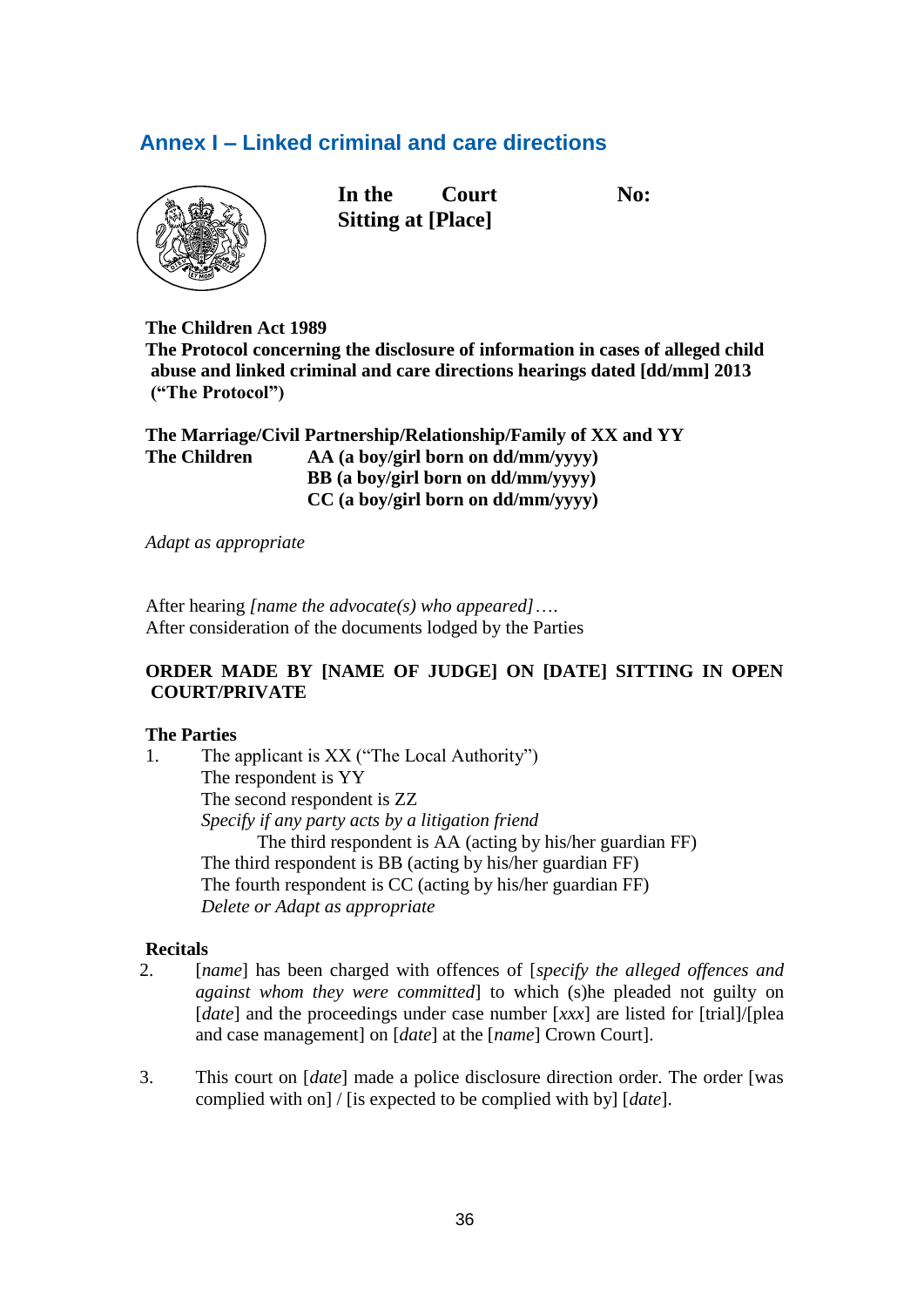- 4. *(for example)* ZZ is [to be] / [being] assessed by Dr [*name*], Consultant Psychiatrist, in readiness for the Plea and Case Management Hearing on [*date*].
- 5. It is recognised that the CPS will seek disclosure of the papers from these proceedings [and from the previous proceedings] regarding [*names of children*] the children of [*name*] and [*name*] [deceased] as well as documents held by the Local Authority on its Social Services files.
- 6. The Local Authority is expected to ensure that a copy of the Protocol is made available to the CPS solicitor with conduct of the criminal proceedings and the defence solicitor(s) (who will supply it to instructed counsel).

#### **Request**

7. Pursuant to Part C of the Protocol this court considers that a linked directions hearing is appropriate. This court by this order requests that the Resident Judge should nominate a judge to be responsible for the management of the criminal case with a view to listing a linked directions hearing at the [*name*] Crown Court before the nominated judge and the Allocated Case Management Judge in this case namely [*name*].

#### **IT IS ORDERED (BY CONSENT):**

- 8. These proceedings and the criminal proceedings are listed for a linked directions hearing at 10.00am on [*date*] before His/Her Honour Judge [*name*] and His/Her Honour Judge [*name*] sitting at the [*name*] Crown Court, [*address*] (estimate 1 hour).
- 9. The Local Authority shall by 14:00 on [*date*] serve on the Crown Court, the CPS and the defence solicitors a case summary as set out in para 17.6 of the Protocol, and shall file and serve a copy of it in these proceedings.
- 10. In accordance with para 17.7 of the Protocol the Local Authority and the CPS shall agree a schedule of issues, setting out those matters which are likely to be considered at the linked directions hearing and the Local Authority shall circulate the schedule to the solicitors for the other parties in the criminal and care proceedings by no later than 16:00 on [*date*].
- 11. The Local Authority shall by 12:00 on [*date*] file with the Court an agreed bundle prepared in accordance with the Family Procedure Rules 2010 PD 27A to include the case summary, the schedule of issues (agreed if possible), and the proposed directions to be sought. The Local Authority shall by the same time file and serve on each of the respondents an index to the bundle. If any respondent is unrepresented the Local Authority shall supply him/her with a full copy of the bundle.
- 12. The Governor of HM Prison [*name*] is directed to ensure that the respondent (father) ZZ is produced at 09:30 for the hearing on [*date*].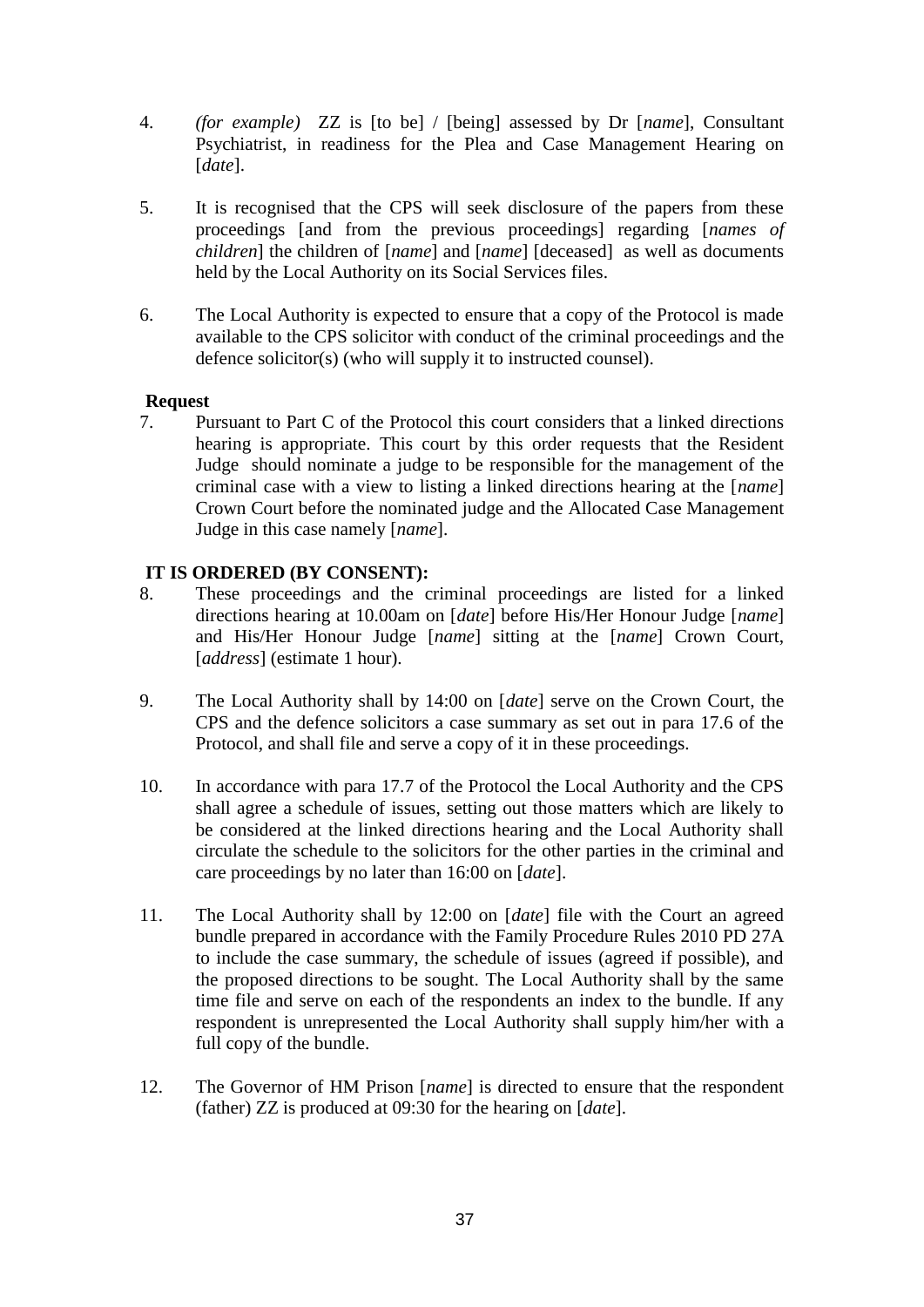13. The Local Authority shall serve a copy of this order on the CPS prosecutor with conduct of the criminal proceedings and on the defence solicitor(s) (who shall provide copies to instructed counsel).

Dated